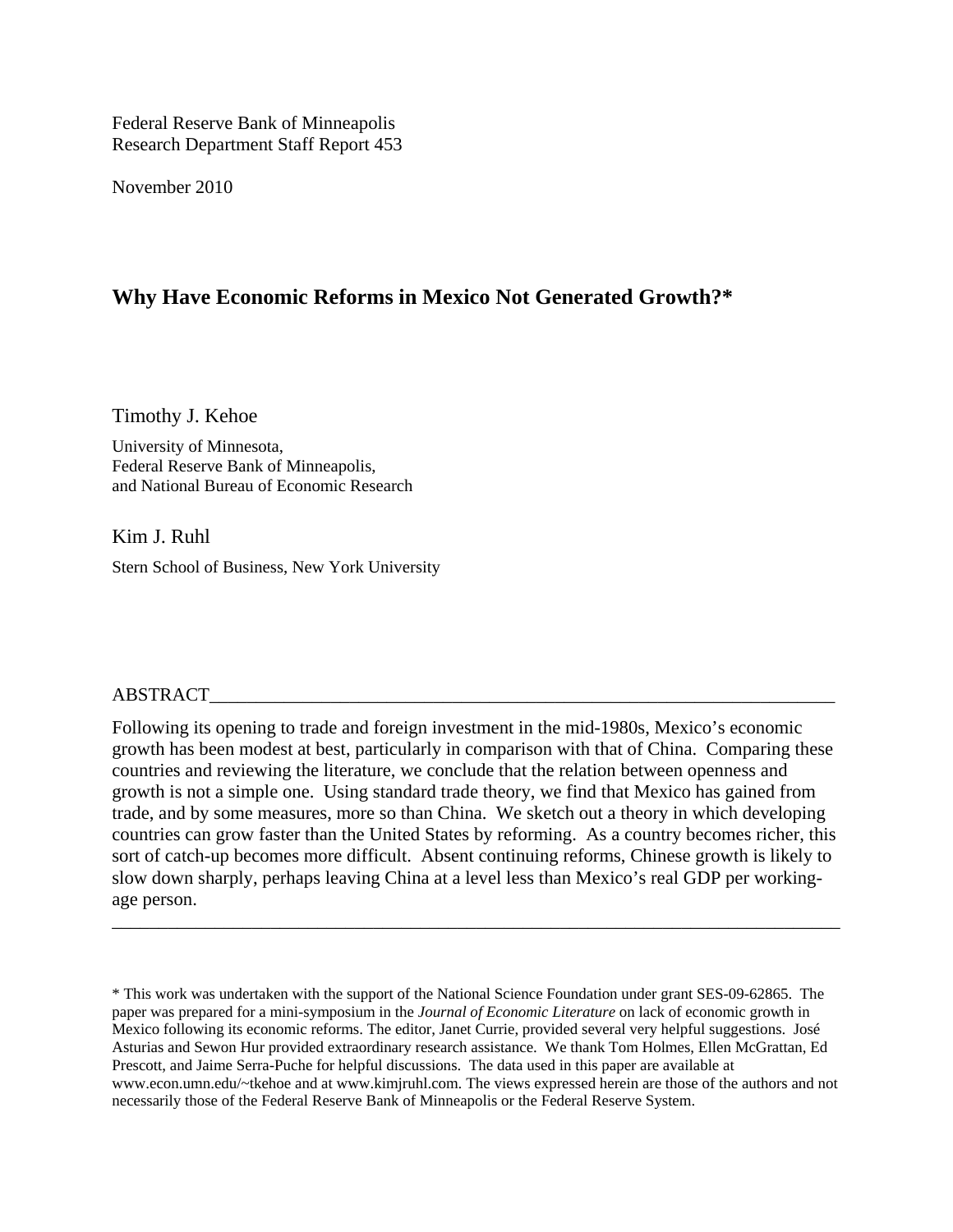### **1. Introduction**

1

During the decade that followed its severe economic crisis of 1982–85, the Mexican government implemented a series of market-oriented reforms that culminated in the implementation of the North American Free Trade Agreement (NAFTA) in 1994. These reforms included fiscal reforms, privatization of government operated firms, and opening the economy to trade and foreign investment. In spite of these reforms, Mexico's economic growth since 1985 has been modest, at best. This growth is especially disappointing if we compare it with that of China, another large, less developed country that started opening itself to the rest of the world after Mexico.

In this paper, we ask why Mexico's reforms did not result in higher rates of economic growth. We focus on the reforms that opened Mexico to trade and foreign investment. It is worth noting that one of the authors was a proponent of these reforms as a means for achieving higher growth in Mexico (see Timothy J. Kehoe 1992, 1994). Figure 1 presents data on Mexico's trade in goods and services as a percentage of its GDP, while figure 2 presents data on inflows of foreign direct investment (FDI). Notice that Mexico's *apertura*, or opening, resulted in large increases in trade and FDI. (See Kehoe 1995 for the details of the reforms involved in the *apertura.*) In particular, Mexico's trade and inward FDI as shares of its GDP reached levels comparable to those achieved by China. Figure 3 presents the disappointing data on economic growth in Mexico. While real GDP per working-age person (15–64 years old) grew by 510 percent (8.2 percent per year) in China over the period 1985–2008, it grew by only 10 percent  $(0.4$  percent per year) in Mexico.<sup>1</sup> Notice that the vertical axis in figure 3 has a log base 2 scale, so that China's relatively constant growth shows up as being close to linear.

## [Figures 1, 2, and 3 here]

China and Mexico are major exporters and importers in the world economy. In 1995, China had the largest merchandise trade among countries classified by the International Monetary Fund as emerging and developing, accounting for 12.7 percent of emerging and developing trade, while Mexico was second, accounting for 7.0 percent. In 2008, China is still the largest trader at

<sup>&</sup>lt;sup>1</sup> We use real GDP per working-age person, rather than real GDP per capita, because it measures better an economy's ability to produce goods and services, especially in the context of the neoclassical growth model that we discuss in section 4. When we discuss welfare in section 3, we use real GDP per capita. Another measure appropriate for welfare would be real GDP per adult equivalent. All of the data used in this paper are available at www.econ.umn.edu/~tkehoe and at www.kimjruhl.com.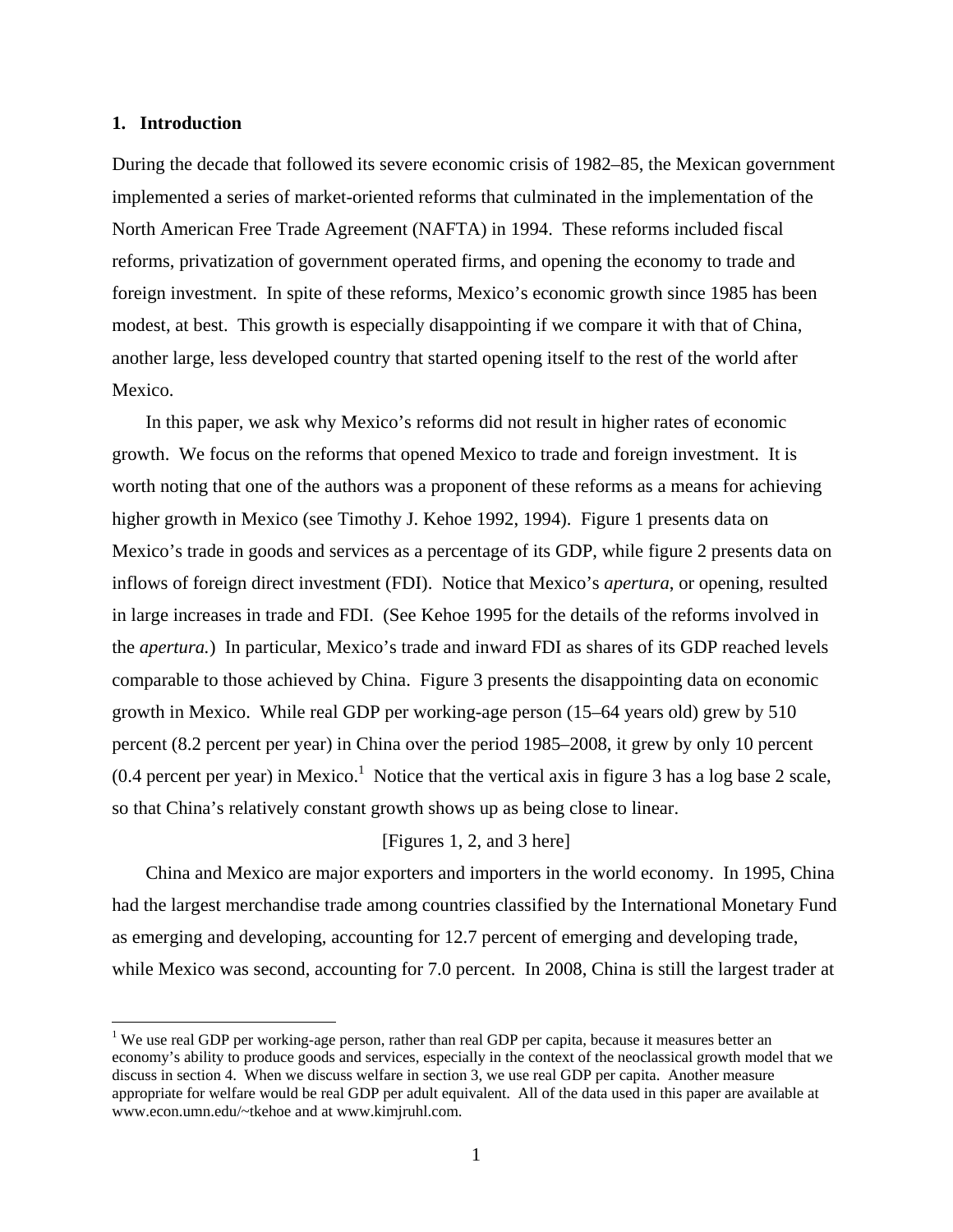22.3 percent, while Mexico has dropped to third, at 5.4 percent, slightly behind Russia. China and Mexico had some of the largest receipts of FDI among emerging and developing economies. In 1995, China was the largest recipient of FDI to emerging and developing economies, accounting for 33.4 percent, while Mexico was second, accounting for 8.5 percent. By 2008, China has remained the largest recipient of FDI to emerging and developing economies, at 14.8 percent, but Mexico has fallen to seventh, at 3.2 percent, falling behind Russia, Hungary, Brazil, India, and Saudi Arabia.<sup>2</sup>

We begin by reviewing the existing literature, asking whether it provides a convincing answer to the question of why Mexico stagnated after opening itself to trade while China grew rapidly. Although a number of studies are informative, we do not find an answer to this question. As Claustre Bajona, Mark J. Gibson, Kehoe, and Kim J. Ruhl (2010) argue, standard trade models do not imply that opening to trade increases productivity or real GDP, but that it increases welfare. Examining the mechanisms through which opening to trade increases welfare, we find evidence that welfare increased more in Mexico than the real GDP data indicate and that the growth gap between Mexico and China is not as large. Nonetheless, a large growth gap remains, and, to account for this growth gap, we need to identify a critical factor that impeded growth in Mexico but not in China, or a different factor that spurred growth in China but not in Mexico. Performing a simple growth accounting exercise, we find that this sort of factor, when inserted into a growth model, would need to explain why total factor productivity (TFP) stagnated in Mexico while it grew rapidly in China. We review a number of possible factors suggested by the literature — some associated with trade and foreign investment policies and others associated with domestic policies.

We conclude by suggesting directions for future research. In particular, we sketch out a theory suggested by the research of Stephen L. Parente and Edward C. Prescott (1994, 2002) and Kehoe and Prescott (2002, 2007). In this theory, technology in the form of the stock of useable knowledge in the industrial leader — which we identify as being the United States over the past century — grows at a constant rate. If institutions and economic policies are constant, this implies a constant rate of growth of real GDP per working-age person. Developing economies like Mexico and China can grow faster than this rate by improving institutions and reforming policies. The possibilities for such catch-up growth depend on the distance of the developing

<sup>&</sup>lt;sup>2</sup> FDI inflows are more volatile than merchandise trade, so the list of leaders changes more frequently.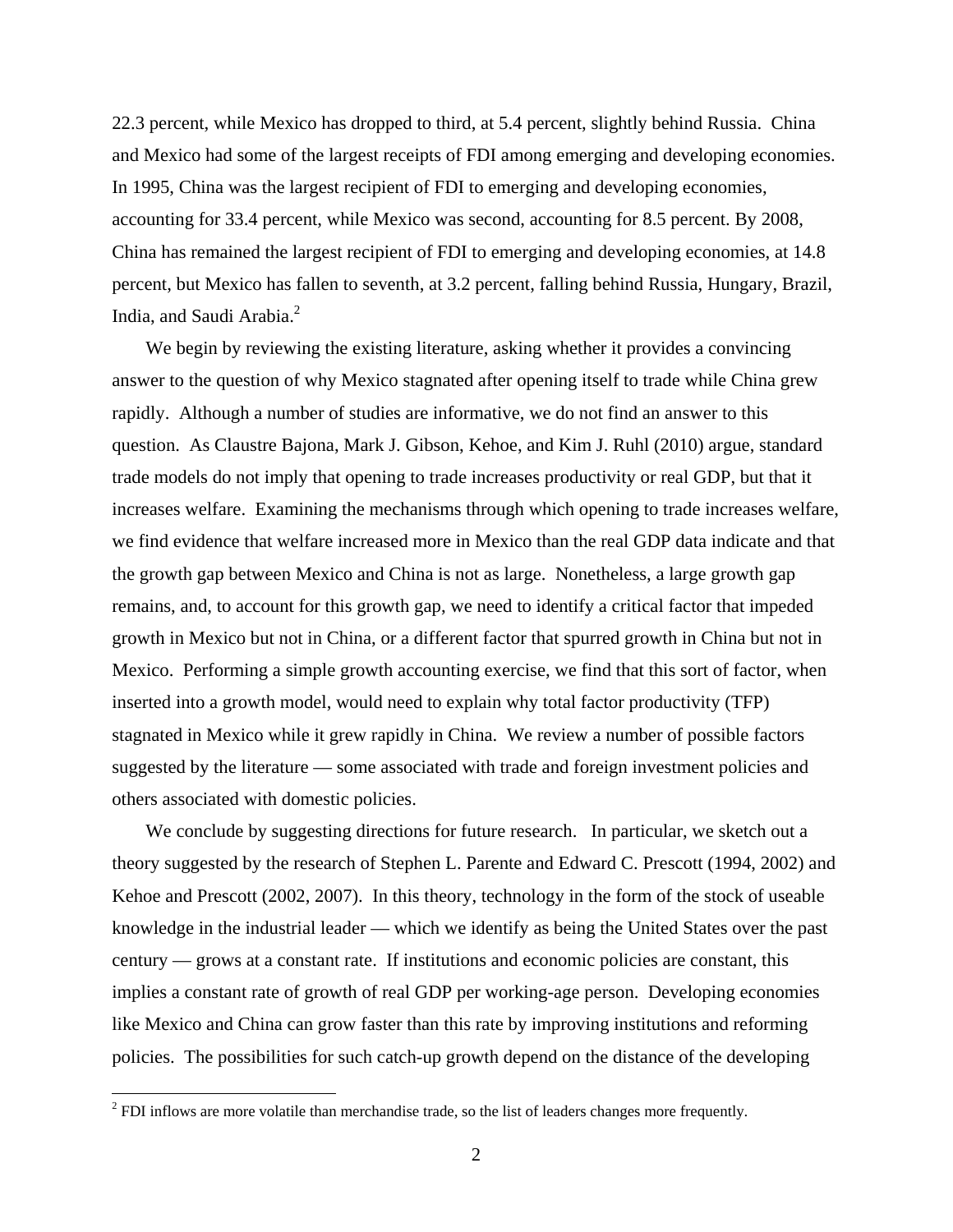economy from the frontier, the level of real GDP per working-age person in the United States. In Mexico — which, in spite of its slower growth, is still closer to the United States in terms of real GDP per working-age person than is China — this catch-up growth is more difficult. Our theory suggests that the factors that currently impede growth in Mexico, such as inefficient financial institutions, and insufficient rule of law, and rigidities in the labor market, do not yet do so in China because China has not yet reached a sufficient level of economic development. We hypothesize that, as China grows, these factors will become more important and, absent significant reforms, growth in China will slow down sharply, as it has in Mexico.

#### **2. Literature review**

We now survey the existing literature related to our question of why Mexico stagnated after opening itself to trade and foreign investment while China grew rapidly. Since this literature is large, we focus on those studies particularly relevant to the theory that we sketch out in section 5.

### **2.1. Cross-country growth regressions**

In contrast with the approach of this paper, which compares the experience of Mexico after it opened itself to foreign trade and investment with that of China, there is a large literature that includes measures of openness in cross-country growth regressions. The literature on the empirical relationship between trade policy regimes and economic performance goes back to the 1970s. Sebastian Edwards (1989) provides a comprehensive summary of the early work. It is worth noting that Edwards criticizes much of the previous literature, and in particular the World Bank (1987), for employing univariate measures of policies that divide countries into open or closed, noting that such divisions are often highly subjective and run the risk of simply verifying the policy preferences of the researchers doing the study.

We focus on the seminal work of Jeffrey Sachs and Andrew Warner (1995), who construct a univariate measure of openness that classifies a country as closed if it had any one of five characteristics: (1) a high average tariff rate, (2) nontariff barriers on a large fraction of imports, (3) a socialist economic system, (4) a state monopoly over major exports, or (5) a high blackmarket premium during either the 1970s or the 1980s. Sachs and Warner find that countries that are open, in that they have none of these characteristics, have on average 2.4 percent per year higher growth in real GDP per capita than those that were closed. Of particular relevance to the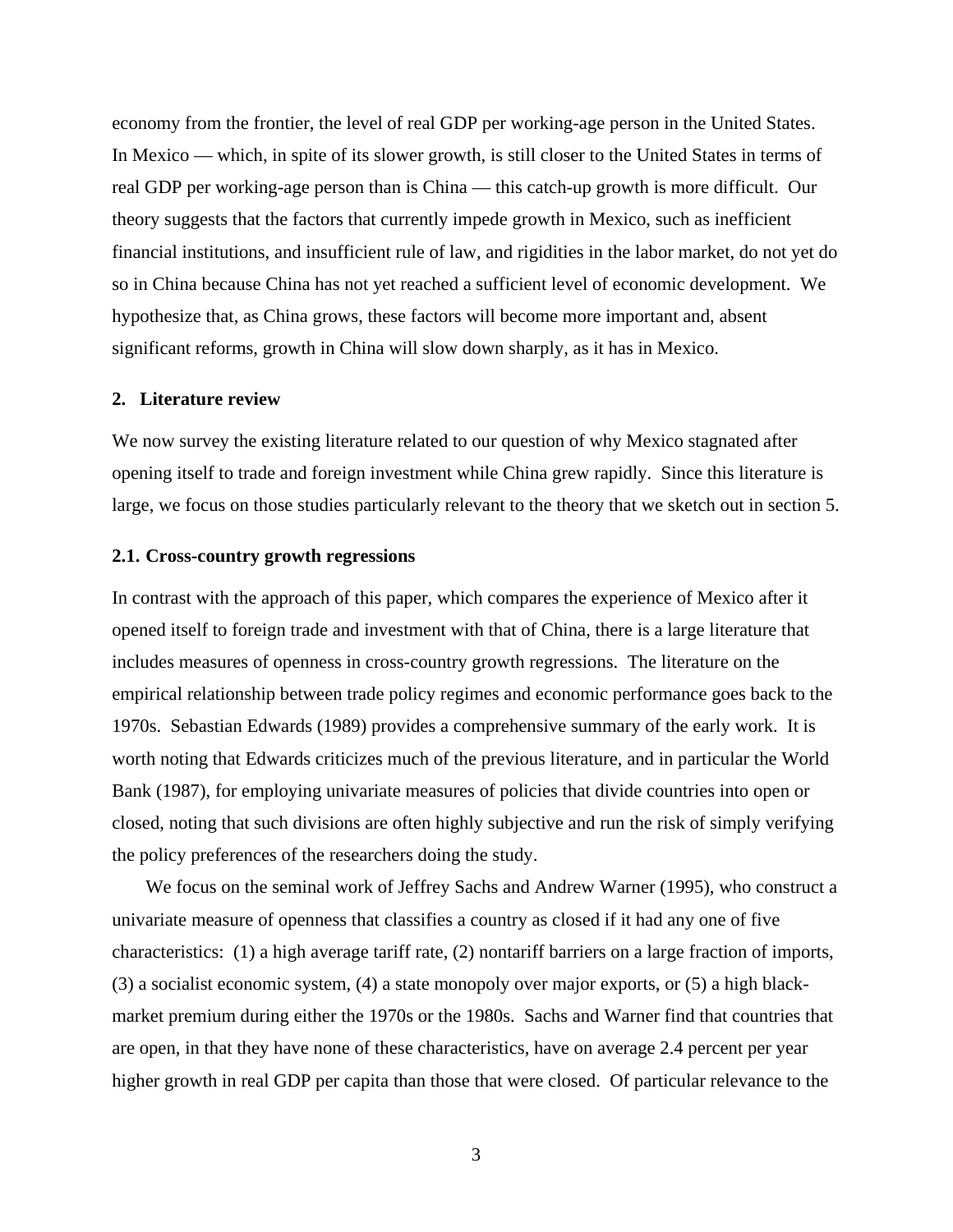comparison between Mexico and China is Sachs and Warner's classification of Mexico as closed up until 1986 but open thereafter and their classification of China as being closed. They classify China as a socialist economy and note that, although China has progressively liberalized since 1978, its trading system was still rife with quantitative restrictions at least as of 1994. Updating the Sachs-Warner classification, Romain Wacziarg and Karen Horn Welch (2008) classify Mexico as open but China as still closed because of its socialist regime and its black market premium.

Francisco Rodríguez and Dani Rodrik (2000) criticize Sachs and Warner, pointing out that the power of the openness variable in their regressions derives mostly from the state-monopolyof-exports and the black-market-premium criteria. These criteria, Rodríguez and Rodrik argue, are not measures of trade policy per se and, overall, the Sachs-Warner openness variable serves as a proxy for a very broad range of institutional and policy variables. Warner (2003) responds to this criticism by showing that the average tariff on imports of capital and intermediate goods has a significantly negative effect on growth and that the state-monopoly-of-exports and the black-market-premium criteria can be dropped as long as he controls for initial GDP per capita. It should be noted that, in Warner's data set, Mexico has lower than average tariffs on capital and intermediate goods and China has higher than average tariffs. As Rodríguez (2007) points out, the message of Warner (2003) is much more nuanced than that of Sachs and Warner (1995) and, in particular, openness seems to have a more positive effect on poorer countries than on middle income countries.

Another attempt to respond to Rodríguez and Rodrik's (2000) criticism of Sachs and Warner (1995) is that of David Dollar and Aart Kraay (2004), who examine the impact of first differences in openness to trade on growth. They identify "globalizers" as countries that significantly increased their ratios of trade to GDP between the late 1970s and the late 1990s. Dollar and Kraay find that globalizers experienced large increases in their growth of real GDP per capita, while non-globalizers saw their growth rates decline. According to the Dollar-Kraay criterion, both Mexico and China are globalizers.

Three general aspects of the literature are worth noting:

First, there is a positive and robust relationship between a country's trade as a share of GDP and its growth rate, as established in the work of such researchers as Jeffrey A. Frankel and David Romer (1999), Francisco Alcalá and Antonio Ciccone (2004), and Dollar and Kraay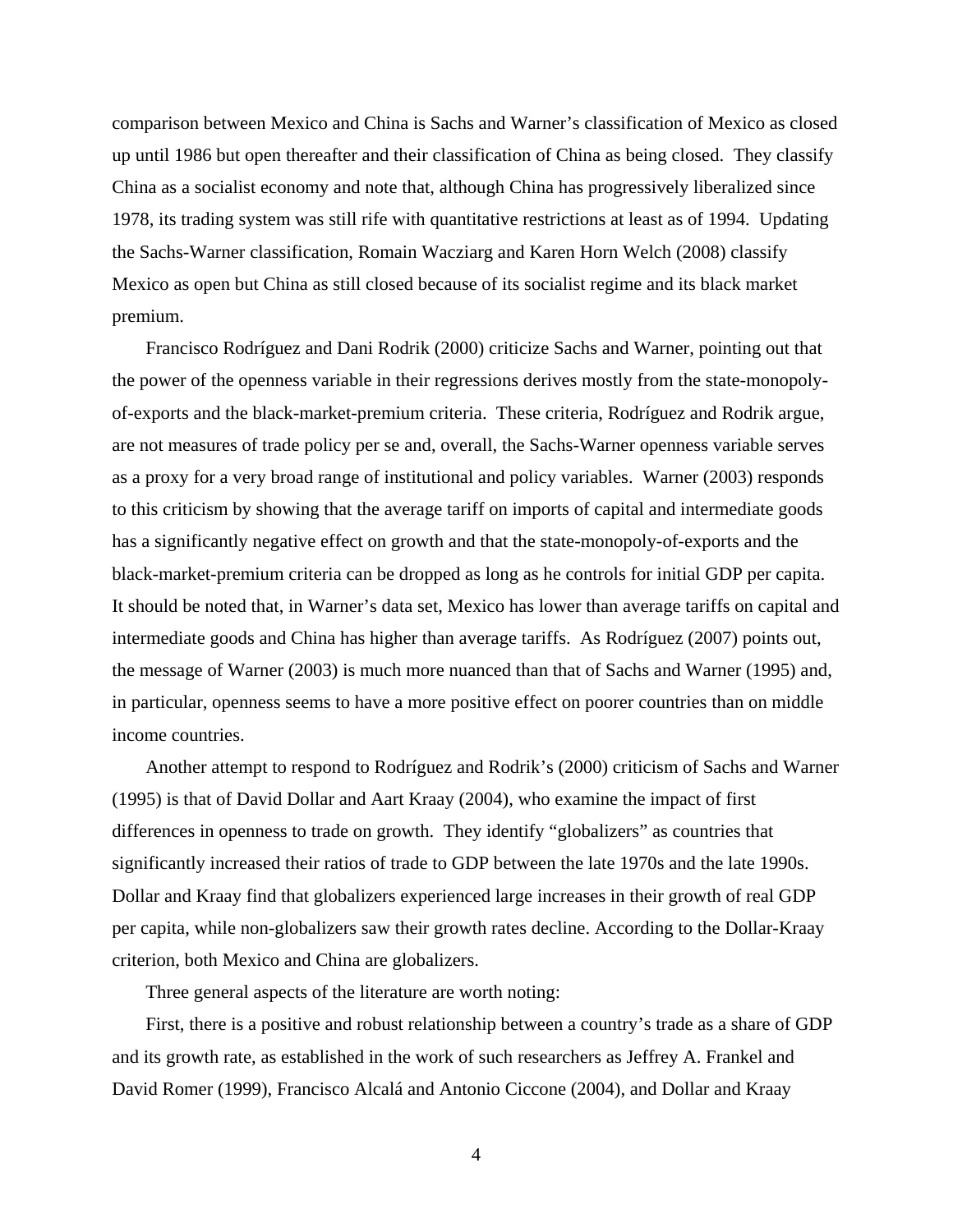(2004). As a number of researchers, including Rodríguez and Rodrik (2000) and Rodríguez (2007), have pointed out, however, the trade share is not a direct measure of policy and the causal relation between the trade share and growth is problematical. Howard L. M. Nye, Sanjay Reddy, and Kevin Watkins (2002), for example, argue that Dollar and Kraay's attempt to relate their results involving changes in trade shares to changes in tariffs is highly sensitive to the years chosen for tariff changes and the years chosen for growth rates and that Dollar and Kraay's results are not robust.

Second and relatedly, the relationship between measures of policies related to openness and growth does not seem to be robust: A number of researchers — including Ann Harrison (1996) and Edwards (1998) in addition to those whose work we have already discussed — find a large and significantly positive relationship between policies related to openness and growth. Other researchers — like Ha Yan Lee, Luca A. Ricci, and Roberto Rigobon (2004) — find a positive, but small, relationship. Still others — including Rodrik, Arvind Subramanian, and Francesco Trebbi (2004) in addition to those whose work we have already discussed — do not find a significant relationship between policies related to openness and economic growth. Other researchers find more nuanced results: In addition to, and in contrast with, the work of Warner (2003), Steve Dowrick and Jane Golley (2004) and David N. DeJong and Marla Ripoll (2006) find that openness has a significantly positive impact on growth only for developed countries, while Halit Yanikkaya (2003) actually finds that openness has a negative effect on economic growth for less developed countries.

Third, many of the researchers who study the relationship between openness and growth do so without being closely guided by a theoretical model. Other researchers, particularly those working in the 1990s, are guided by the theoretical work on endogenous growth by researchers such as Luis A. Rivera-Batiz and Paul M. Romer (1991). In this sort of model, there are typically scale effects from positive externalities in production. That is, everything else being equal, larger countries should grow more rapidly. International trade can allow a small country to benefit from these positive externalities. This sort of theory indicates that well-specified growth regressions need to control for an appropriate measure of country size when studying the impact of openness. Typically, in these theories, a smaller country benefits more from opening to international trade than does a larger country. Once again, the empirical results are mixed: Frankel and Romer (1999) and Alcalá and Ciccone (2004) find a positive relationship between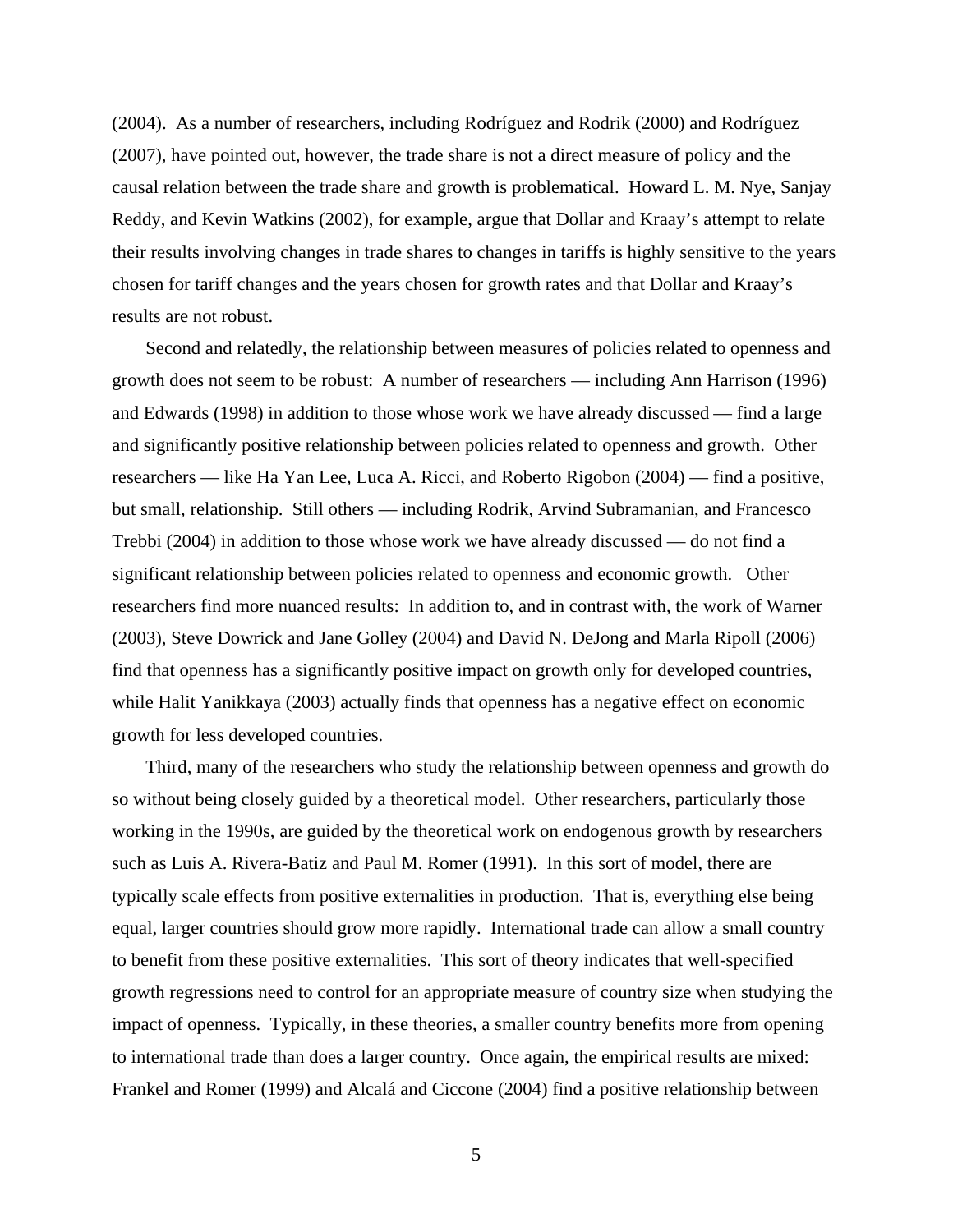population size and economic growth. Alberto Alesina, Enrico Spolaore, and Wacziarg (2000) and Spolaore and Wacziarg (2005) find the same relationship and also find a negative (although statistically insignificant) coefficient for the interaction term of population size with their measure of openess. On the other hand, Chris Milner and Tony Westaway (1993), Harrison (1996), and Xavier Sala-i-Martin (1997) find no significant link between measures of population size and growth. David A. Backus, Patrick J. Kehoe, and Kehoe (1992) similarly find that growth and size of GDP are largely uncorrelated, but they do find evidence of significant scale effects in manufacturing, and evidence that these effects are larger and more significant when they control for a measure of openness suggested by the theory of Rivera-Batiz and Romer (1991).

### **2.2. Studies of Mexico's stagnation**

We are by no means the first researchers to study why Mexico has stagnated in spite of its reforms. In this section we review the research that identifies factors believed to impede growth in Mexico. For each of these factors we ask: Does China share this characteristic? And, if so, why has it not impeded growth in China? In many cases we find that the factors associated with slow growth in Mexico are also present in China, so we are left to ask: Why do these factors impact growth differently in the two countries?

The most popular set of theories for Mexico's stagnation focuses on its inefficient financial system and lack of contract enforcement. Raphael Bergoeing, Raimundo Soto, Kehoe, and Kehoe (2002, 2007), for example, compare the growth experiences of Mexico and Chile following their economic crises in the early 1980s. While Mexico stagnated, Chile grew rapidly. After examining fiscal reforms, privatization, and reforms of policies related to trade and foreign investment policy in Mexico and Chile, these researchers conclude that the crucial difference between policies in Mexico and Chile are those related to the financial system and to bankruptcy proceedings. They sketch out a model of firms with heterogeneous productivity and argue that an inefficient financial system can misallocate labor and capital, leading to a low measure of TFP. Furthermore, inefficient bankruptcy proceedings can keep inefficient firms alive and impede the entry of new, more efficient firms, slowing down the growth of TFP.

Anne Krueger and Aaron Tornell (1999) and Tornell, Frank Westermann, and Lorenza Martinez (2003) study the recovery of the Mexican economy following the financial crisis of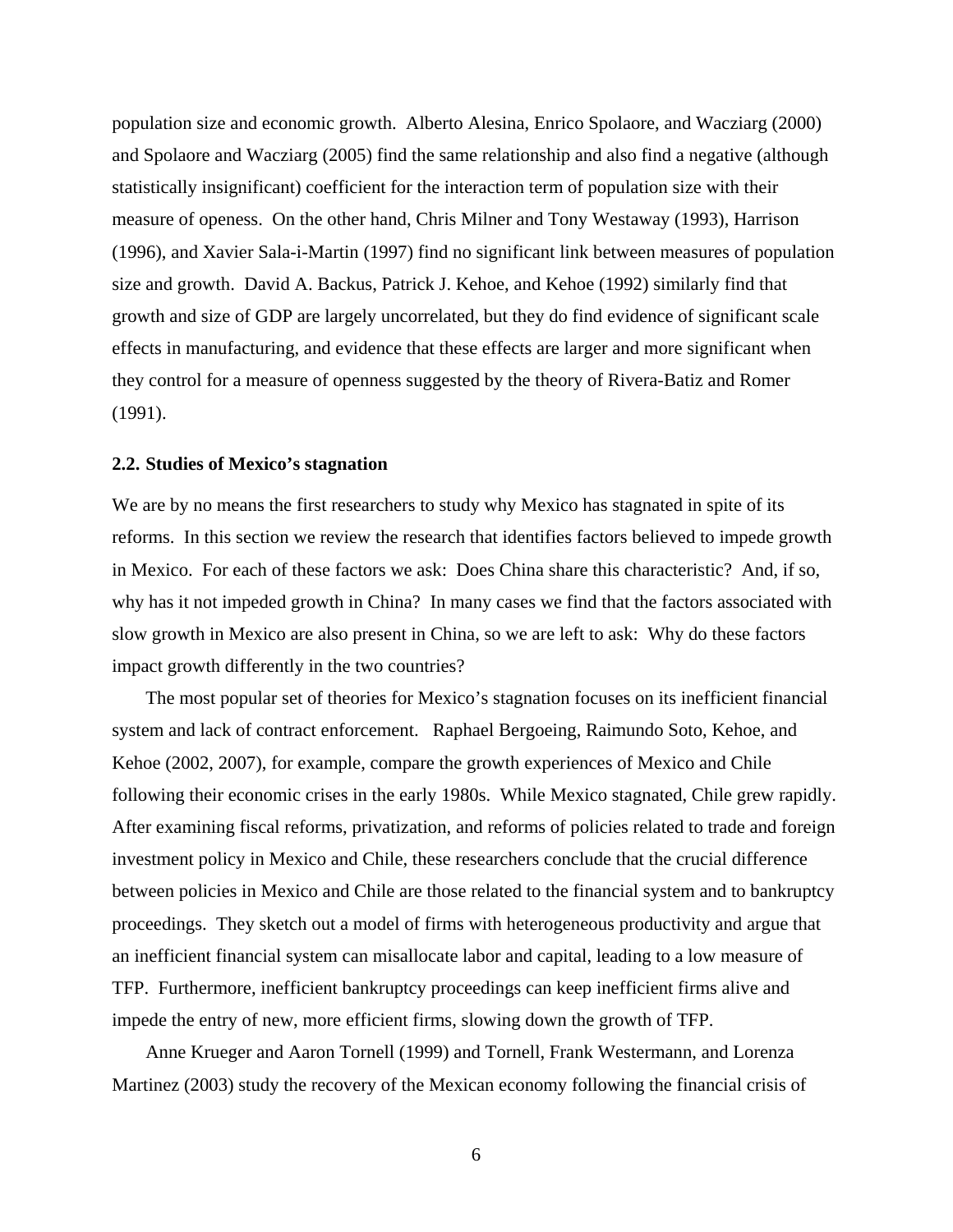1994–1995. They find that, while the traded goods sector grew rapidly, the nontraded sector recovered sluggishly. They argue that this occurred because domestic bank lending dried up after the crisis, and traded goods firms were able to obtain financing from abroad while nontraded goods firms were not. One of the reasons that lending dried up was that poor contract enforcement — such as the inefficient bankruptcy procedures identified by Bergoeing et al. (2002, 2007) — generated a large quantity of nonperforming loans. Tornell, Westermann, and Martinez (2003) develop a model in which rapid GDP growth cannot be sustained over a long period if it is driven only by growth in the traded goods sector, because firms producing traded goods need nontraded inputs.

The problem with identifying a poorly functioning financial system and lack of contract enforcement as the factors that differentiate Mexico from China is that China also has a poorly functioning financial system and lack of contract enforcement. Thomas G. Rawski (1994) and Franklin Allen, Jun Qian, and Meijun Qian (2005) establish that China has been able to achieve phenomenal economic growth with a poorly functioning financial system and legal system and without any significant reforms to these systems. Studying the Chinese experience, Alessandra Guariglia and Sandra Poncet (2008) go so far as to question whether an efficient financial system is necessary for growth at all.

Other researchers identify other possible impediments to growth in Mexico. Gueorgui Kambourov (2009), for example, argues that a rigid labor market kept Mexico from benefiting as much from opening to trade as Chile did. Nora Lustig (2001) identifies an institutional vacuum in the agricultural sector after government intervention there was reduced as leaving many producers with less access to credit and technical assistance. Juan Carlos Moreno-Brid, Jesus Santamaria, and Juan Carlos Rivas Valdivia (2005) identify a sharp fall in public investment. It is worth noting that Lustig and Moreno-Brid et al. also identify problems in the financial system as being significant barriers to growth in Mexico.

The conclusion that we draw from these studies is that factors like an inefficient financial sector, lack of contract enforcement, and rigidities in the labor market kept Mexico from benefiting from its reforms to policies involving foreign trade and investment. China also has these same problems, but we will argue that these did not impede growth as they did in Mexico because China is at a lower level of development. Perhaps China's growth is even part of Mexico's problem. M. Ayhan Kose, Guy Meredith, and Christopher Towe (2005), for example,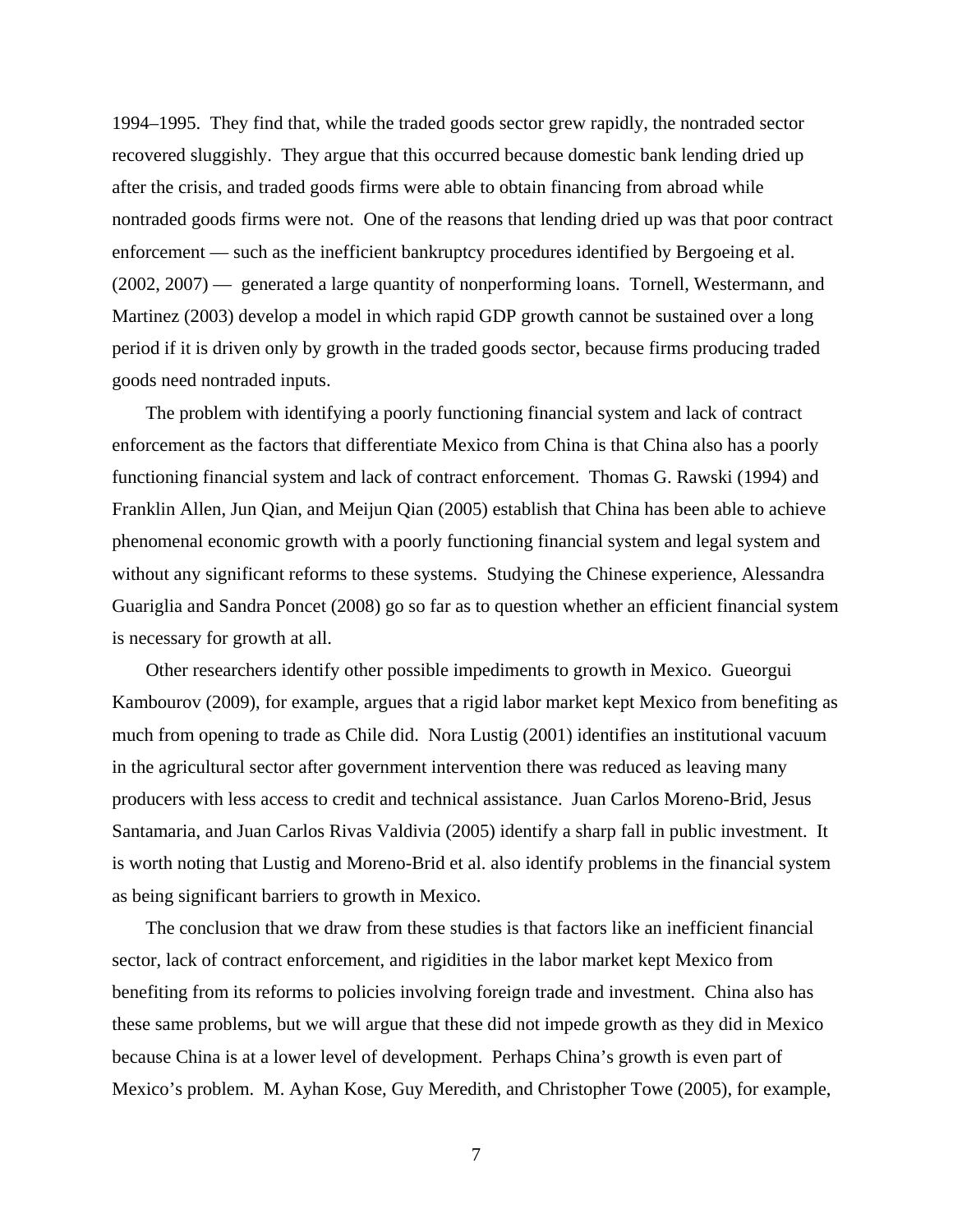identify increased competition from China in its export markets, as well as problems in the legal system and rigidities in the labor and telecommunications markets, as barriers to growth in Mexico.

#### **2.3. Studies of China's fast growth**

A number of researchers have identified rapid TFP growth as the driving force behind Chinese economic growth. Loren Brandt and Xiaodong Zhu (2009) find that about half of Chinese TFP growth was due to productivity differences between entering and exiting firms during 1998- 2005. Chang-Tai Hsieh and Peter J. Klenow (2009) identify reallocation of resources from inefficient firms to efficient firms as a significant determinant of this TFP growth. We ask: Why have these factors not been at work in Mexico?

Policies related to foreign trade and investment played significant roles in the reallocation of resources that led to TFP growth. Bajona and Tianshu Chu (2010) argue that China's 2001 accession protocol to the World Trade Organization forced the Chinese government (or gave reformers inside the government the political clout) to drastically cut subsidies to the stateowned sector and show that this generated a reallocation from inefficient state-owned firms to efficient private firms. Zuliu F. Hu and Mohsin S. Khan (1997) argue that reforms that led to FDI attracted efficient foreign firms to invest in China. Zheng Song, Kjetil Storesletten, and Fabrizio Zilibotti (forthcoming) build a model to account for China's recent growth experience, which is characterized by substantial reallocation within the manufacturing sector in an economy with large financial imperfections.

It would be tempting to hypothesize that the mechanisms that generated TFP growth in manufacturing in China were not present in Mexico, but this does not seem to be the case. In particular, using firm level data for Mexico, Ernesto López-Córdova (2003) finds that trade and foreign investment reforms resulted in large increases in productivity in the manufacturing sector in Mexico, especially in the machinery and equipment, computing equipment, and precision instruments industries. This suggests that problem in Mexico is lack of productivity growth, not in manufacturing, but in the rest of the economy. It further suggests that we should look at lack of competition in other sectors in Mexico — such as petroleum extraction, electricity, telecommunications, and transportation — for the factors inhibiting productivity growth.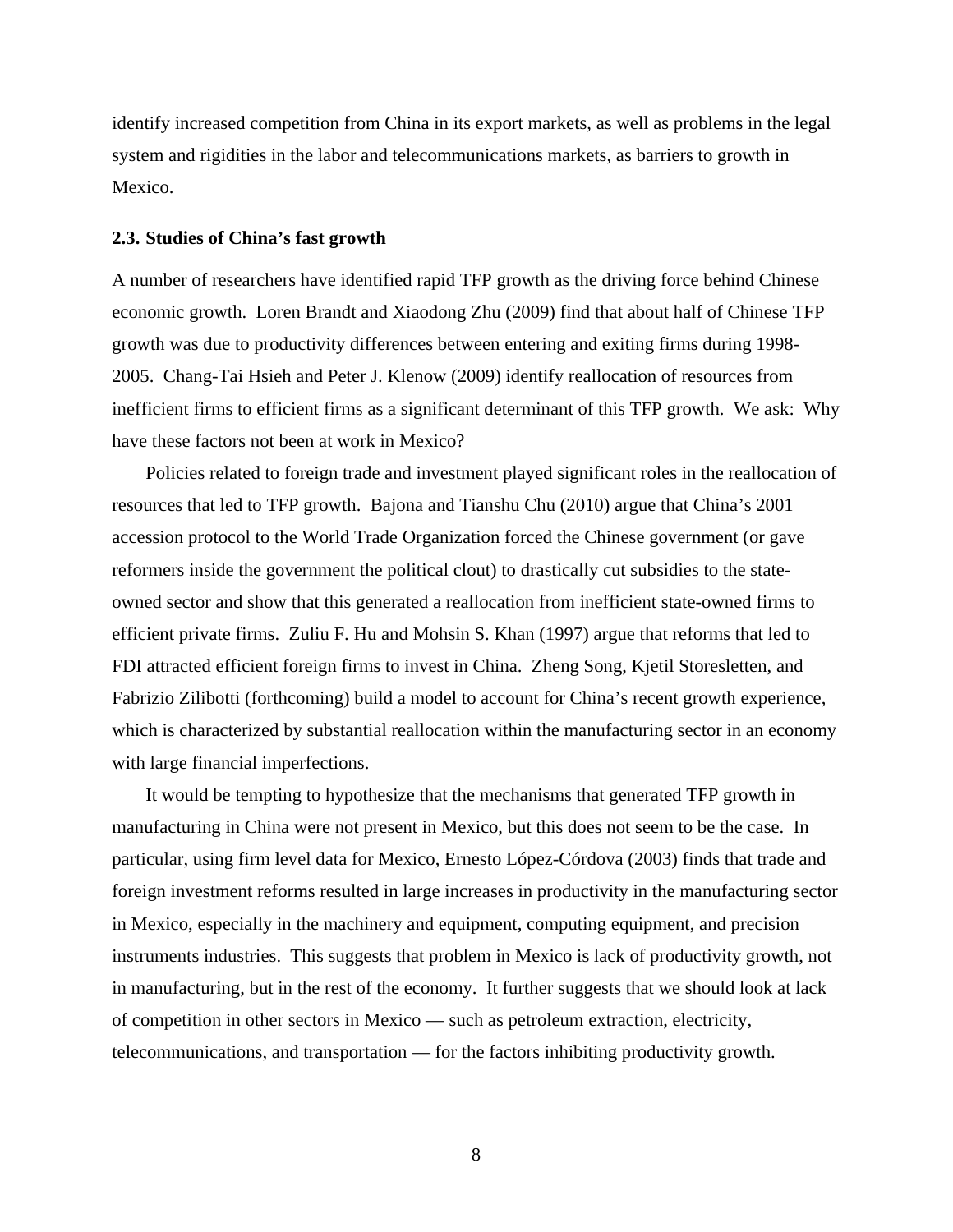We could also hypothesize that China has been able to grow because it has a strong central government that has been able to overcome some of the problems associated with poorly functioning markets, while Mexico has not been able to do this. This hypothesis is worth exploring, but it is worth pointing out two reasons for doubting it: First, Mexico became a democracy only in the mid-1990s; previously it had a one-party system that was in many ways as strong and centralized as that in China. Furthermore, the Mexican government controlled the banking system from 1982 through 1991, and Bergoeing et al. (2002, 2007) identify the inefficient allocation of credit during this period as a major factor in Mexico's poor economic performance. Second, Bajona and Chu (2010) argue that until China joined the WTO, the banking system there served mostly to funnel savings into investment in inefficient state-owned enterprises. Allocation of credit by the government seems to have been the major problem in the financial systems in both Mexico and in China, not a remedy for other problems.

#### **3. Gains from trade and real GDP**

The empirical evidence on the link between trade and growth is inconclusive. What do theoretical models of international trade predict should happen when a country liberalizes trade? Perhaps surprisingly, the workhorse models of trade — such as the Ricardian models of Rudiger Dornbusch, Stanley Fischer, and Paul A. Samuelson (1977) and Jonathan Eaton and Samuel S. Kortum (2002), or the imperfect competition models of Paul Krugman (1980) and Marc J. Melitz (2003) — do not yield a clear relationship between trade and real GDP. In these models, real GDP can increase, can remain unchanged, and can even decrease after tariffs are reduced!

This result follows from the way in which changes in the terms of trade are incorporated into real GDP. Bajona et al. (2010) show that the change in real GDP from a change in tariffs can be decomposed into two parts: the change in real GDP at factor prices and the change in real tariff revenues,

(1) 
$$
\Delta GDP(\tau_i, p_i(\tau_i)) = \Delta GDP^F(\tau_i, p_i(\tau_i)) + \Delta T(\tau_i, p_i(\tau_i)),
$$

where  $p_t$  is the terms of trade, and  $\tau$  is an ad valorem tariff. If decreasing tariffs changes the country's terms of trade, real GDP at factor prices will weakly decrease. The lower tariffs also generate an increase in imports, and the tariff revenue associated with those imports, computed at the base period (higher) tariff rate, increases. The change in real GDP is the net effect. If real tariff revenues increase enough to offset the decline in real GDP at factor prices, real GDP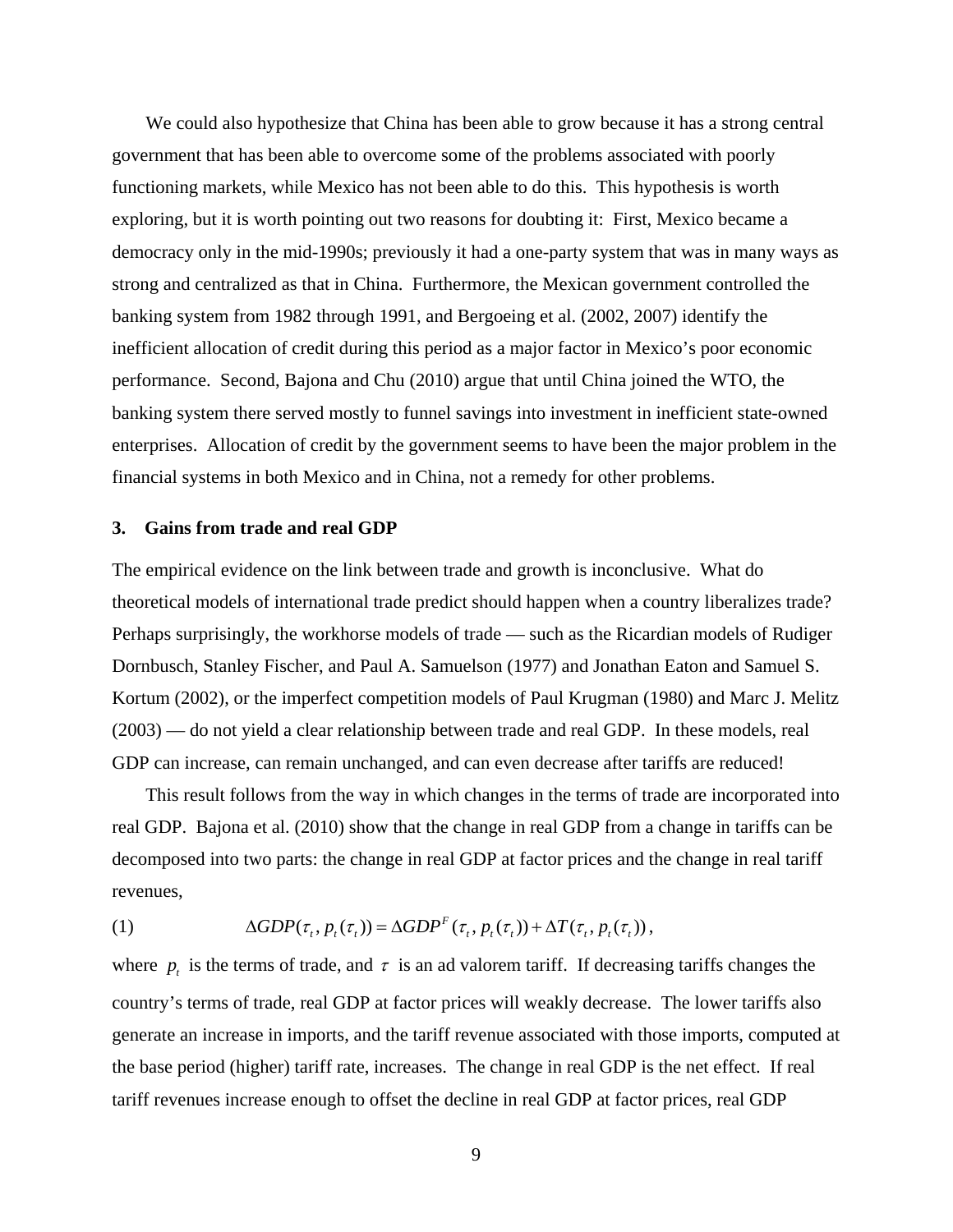increases; if the change in tariff revenues is small, real GDP decreases. The effect of the terms of trade on real GDP in a country without tariffs is addressed in Ulrich Kohli (2004), and in models with tariffs, in Kehoe and Ruhl (2008) and Robert C. Feenstra, Benjamin R. Mandel, Marshall B. Reinsdorf, and Matthew J. Slaughter (2009).

The ambiguous impact of trade liberalization on real GDP does not imply an ambiguous impact of liberalization on welfare: All of the models considered by Bajona *et al*. predict that trade reform increases welfare. Accurately measuring the gains from trade for Mexico and China is an inherently model specific exercise. Costas Arkolakis, Arnaud Costinot, and Andrés Rodríguez-Clare (2010), for example, show that, for a class of models, the change in real income in a country is a function of the import penetration ratio and a parameter related to the elasticity of substitution between imports and domestic goods. Changes in import penetration ratios are similar in Mexico over 1990–2000 and China over 1998–2008, suggesting that, as fractions of real GDP terms, the gains from trade in China and Mexico are similar, although in absolute terms, Mexico's gains are much larger than China's. Rather than go into model specific details here, we consider two other measures: an adjustment to real GDP to account for terms of trade effects and a measure that accounts for the gains from the greater varieties available through trade. These measures indicate that Mexico has gained more from trade than has China.

It is worth noting that this comparison assumes, for the moment, that China's higher GDP growth was not itself a gain from trade. We could restate our comparison as saying the gains from trade identified by standard models have been higher in Mexico than in China.

## **3.1. Gains from the terms of trade**

Trade liberalization — and, more broadly, globalization — brings about changes in the terms of trade. Changes in the terms of trade impact welfare in the country but will generally not translate into changes in real GDP, as discussed above. Kohli (2004) argues that the invariance of real GDP to changes in the terms of trade makes real GDP a poor measure of country progress; Kehoe and Ruhl (2008) and Feenstra et al. (2009) study the impact (or lack thereof) of the terms of trade on measures of productivity. These authors suggest several alternatives to real GDP; here we use the real gross domestic income (GDI) of a country, as defined by the United Nations' System of National Accounts, to capture the impact of changes in the terms of trade on welfare and productivity.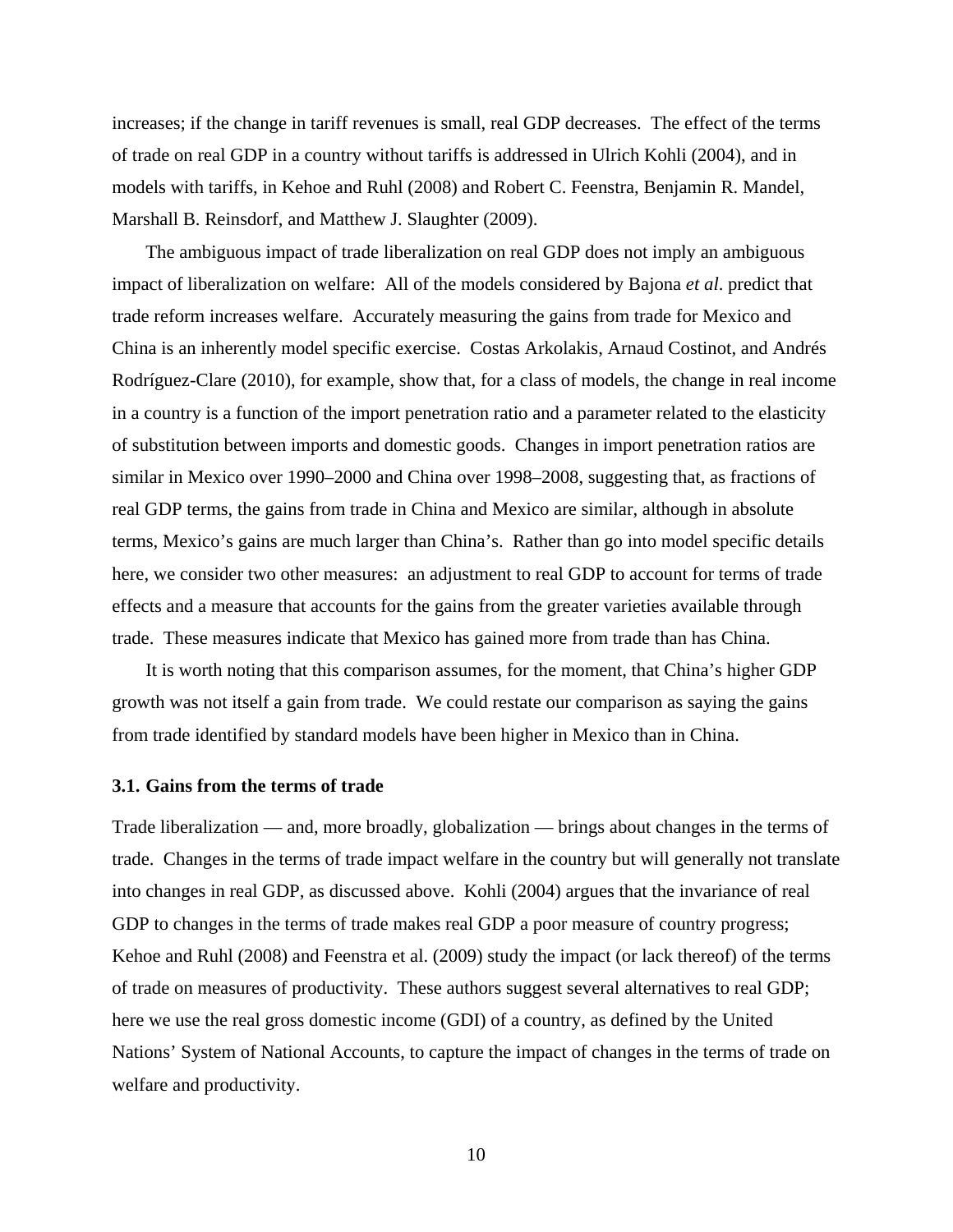Real GDI treats the domestic components of expenditure in the same way that real GDP does — the components are deflated by their respective price indices — but it differs in the deflation of the trade balance. To compute real GDI, we deflate the trade balance by the import price deflator: Exports are valued in terms of the amount of imports they could purchase,

(2) 
$$
GDI_{t} = \frac{C_{t}}{P_{t}^{C}} + \frac{I_{t}}{P_{t}^{I}} + \frac{G_{t}}{P_{t}^{G}} + \frac{X_{t} - M_{t}}{P_{t}^{M}}.
$$

In figure 4 we plot the percentage deviation of real GDI from real GDP for Mexico and China. We refer to this measure as the terms of trade premium: the gain, relative to real GDP, that accrues to a country because of changes in the terms of trade. In Mexico, the average terms of trade premium is 0.17 percent per year, but the crisis in 1994–1995 was accompanied by a sharp deterioration in the terms of trade; the impact of the financial crisis was worse than real GDP indicated, and the recovery more robust. In China, the terms of trade have steadily deteriorated and the resulting adjustment to GDP is striking: Chinese real GDP overstates the growth in real gross domestic income by almost 8 percentage points over the decade considered. The intuition for this results is simple: The policies that keep the relative price of imports in China high make Chinese consumers worse off than the real GDP data indicate.

[Figure 4 here]

## **3.2. Gains from new varieties**

The "new trade models" based on differentiated varieties and increasing returns to scale (for example, Krugman 1980 and Melitz 2003) imply that trade liberalization not only changes the prices of goods that were already available for consumption, but also changes the composition of varieties that are available for consumption. Kehoe and Ruhl (2003) show that, following trade liberalization, newly traded goods can significantly change the composition of trade between countries. Capturing the impact of changing varieties is difficult with standard measurements because it is difficult to account for a good when its initial price is not observed. The seminal contribution in Feenstra (1994) is a result that, for constant elasticity of substitution (CES) preferences, the impact of new varieties on prices can be measured despite the absence of initial prices for some goods.

We apply the technique developed in Feenstra (1994) to compute the gains from the importation of new varieties for China and Mexico. In what follows, we construct a measure of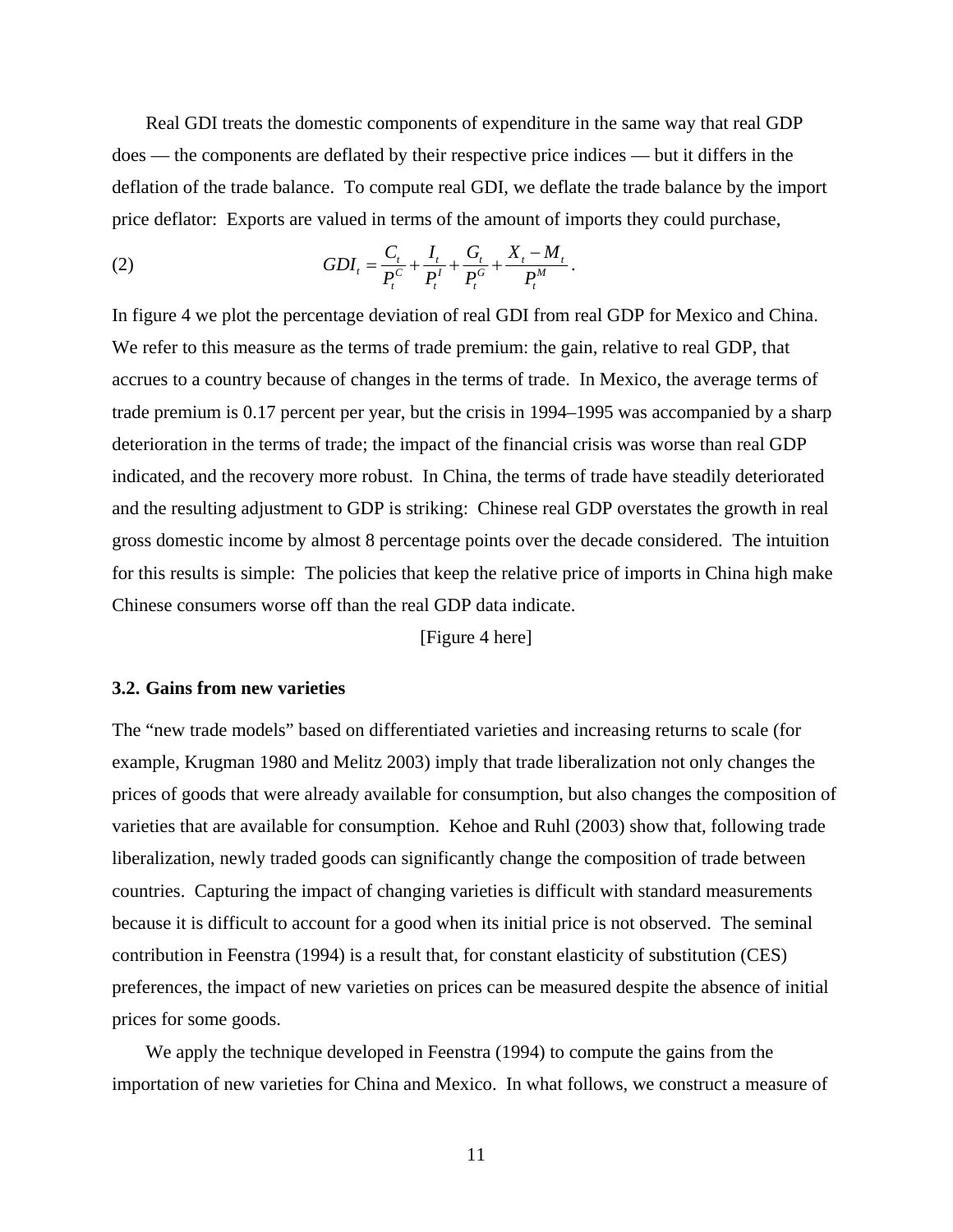the bias in import prices that exists when the changing composition of varieties is ignored in price indices. This bias allows us to compute the gains from the greater varieties that can be consumed with trade in China and Mexico. Our approach follows Christian Broda and David E. Weinstein (2006), which measures the gains from new varieties in the United States.

We classify imports into goods, which are collections of varieties. Goods and varieties enter utility through a nested CES utility function. The set of all imported goods is *G* , and for each  $g \in G$ , the set of all varieties available at time *t* is  $I_{gt}$ . Note that we have assumed the set of goods is constant over time, while the set of varieties can change. The sub-utility of imported good *g* at time *t* is an aggregation of varieties,

(3) 
$$
M_{\scriptscriptstyle{gt}} = \left(\sum_{i \in I_{\scriptscriptstyle{gt}}} d_{\scriptscriptstyle{gt}} \frac{\sigma_{\scriptscriptstyle{gt}}}{\sigma_{\scriptscriptstyle{gt}}} \right)^{\frac{\sigma_{\scriptscriptstyle{g}}}{\sigma_{\scriptscriptstyle{g}-1}}},
$$

where  $x_{gi}$  is the consumption of variety *i* of good *g* and  $d_{gi}$  is a variety specific demand shifter. All of the varieties of a good have the same elasticity of substitution,  $\sigma_{g} > 1$ , but this elasticity may differ by good. Goods are aggregated into a composite import good in a second CES aggregator, and, finally, the composite import good and a composite domestic good are combined in the utility function.

We would like to price the composite import good. Feenstra (1994) shows that, given the vectors of prices and quantities,  $\mathbf{p}_{gt}$  and  $\mathbf{x}_{gt}$ , the exact price index is

$$
(4) \qquad \pi^{M}\left(\mathbf{p}_{gt},\mathbf{p}_{gt-1},\mathbf{x}_{gt},\mathbf{x}_{gt-1},I_{g}\right)=\prod_{g\in G}P_{g}^{M}\left(\mathbf{p}_{gt},\mathbf{p}_{gt-1},\mathbf{x}_{gt},\mathbf{x}_{gt-1},I_{g}\right)^{\omega_{gt}}\times\prod_{g\in G}\left(\frac{\lambda_{gt}}{\lambda_{gt-1}}\right)^{\frac{\omega_{gt}}{\sigma_{g}-1}}.
$$

The index  $P_g^M$  is the CES ideal price index, for good *g*, computed over the varieties present in both periods,  $I_g = I_{gt} \cap I_{gt-1}$ , as derived in Kazuo Sato (1976) and Yrjö O. Vartia (1976).  $\omega_{gt}$  is the ideal log change weight, and  $\lambda_{gt}$  is the share of the common varieties in total expenditure on good *g* ,

(5) 
$$
\lambda_{gt} = \frac{\sum_{i \in I_s} p_{git} x_{git}}{\sum_{c \in I_{gt}} p_{git} x_{git}}.
$$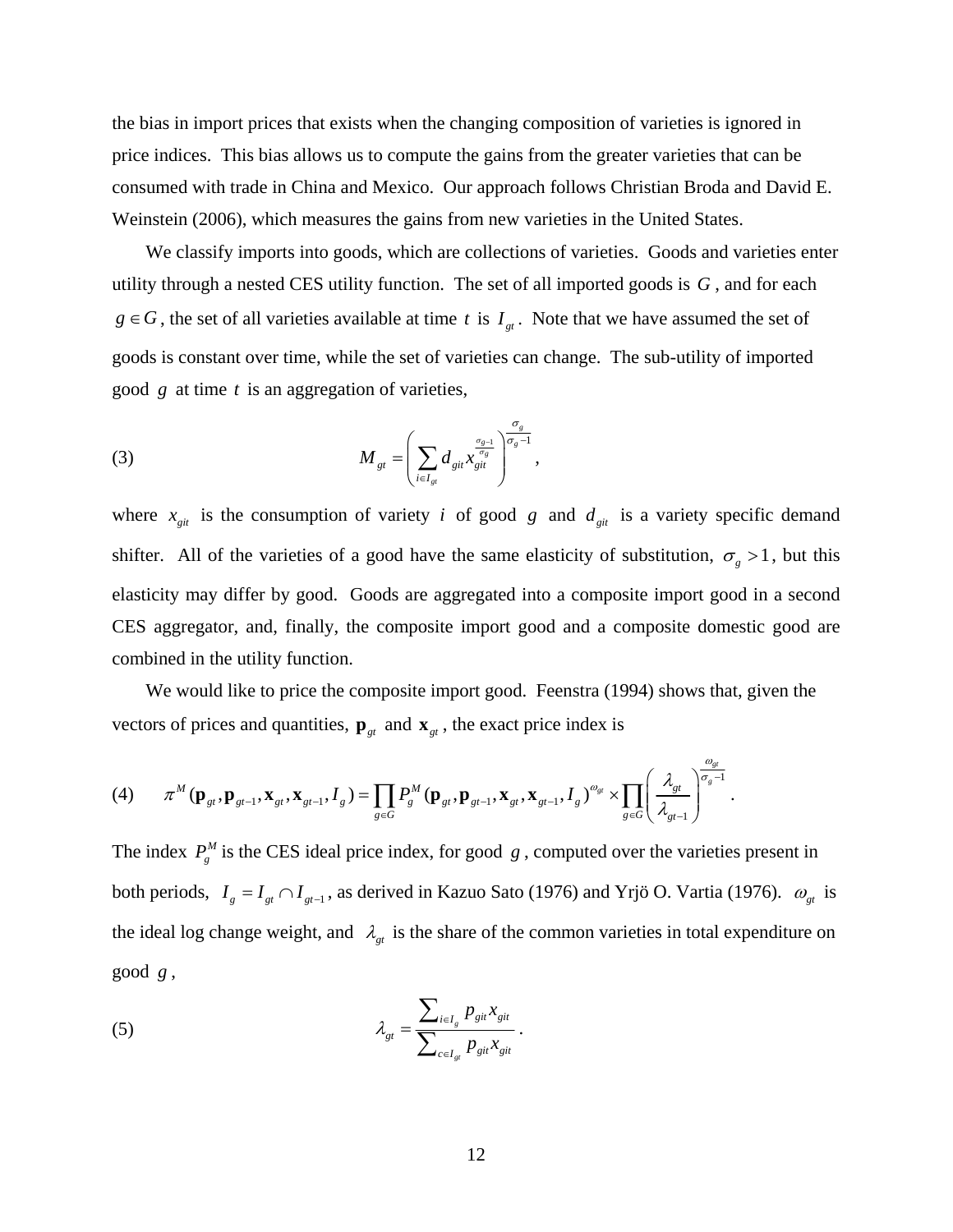This is an important result: it allows us to compute the change in the price index even though we do not have prices for all varieties in all periods. Further details are available in Feenstra (1994) and Broda and Weinstein (2006).

The second product on the right hand side of equation (4) is the contribution of new varieties to the price index — what Broda and Weinstein name the *aggregate import bias*. The lambda ratio,  $\lambda_{gt}/\lambda_{gt-1}$ , measures the extent to which the changing varieties impact expenditure on the common set of goods. If the new varieties have small expenditure shares, the lambda ratio is close to one, and the bias is small. The lambda ratio is weighted by a term that involves both the good's elasticity of substitution and the good's weight in total import expenditure. Goods with fewer substitutable varieties, or goods with larger weights, have larger impacts on the bias.

To compute the aggregate import bias, we define a good to be a three-digit category of the Harmonized System (HS). We define a variety to be a six-digit HS code – country pair. A good, for example, would be 090, "Coffee, tea, mate, and seed spices," while a variety would be 090111-Colombia, "Coffee, not roasted, not decaffeinated" from Colombia, which is a different variety than 090111-Costa Rica. We have 164 goods. In China, the median number of varieties per good was 300.5 in 1998 and grew to 406.0 in 2008. In Mexico, the median number of varieties per good rose from 150.5 in 1990 to 230.5 in 2000.

We use the country-specific elasticities estimated in Broda, Joshua Greenfield, and Weinstein (2006) in our calculations for China and Mexico. The mean and median elasticities are reported in table 1. Table 1 also summarizes the lambda ratios in the two countries. The distributions of the lambda ratios are similar; the median lambda ratios are near 0.95 and the 95th percentile ratio is about 1.03. The bias in the aggregate import price index, over the 11-year period, is 0.94 for Mexico: the price of a unit of the composite import in Mexico has fallen by 6 percent over the period because of the increase in imported varieties. The composite import price in China fell by about 5 percent.

## [Table 1 here]

We can put these numbers into perspective by calculating the amount of extra income a consumer would need in order to achieve the same increase in utility over the period without the new varieties. This equivalent variation is computed as the inverse of the aggregate import price bias, weighted by the share of imports in total expenditure. We report the import weights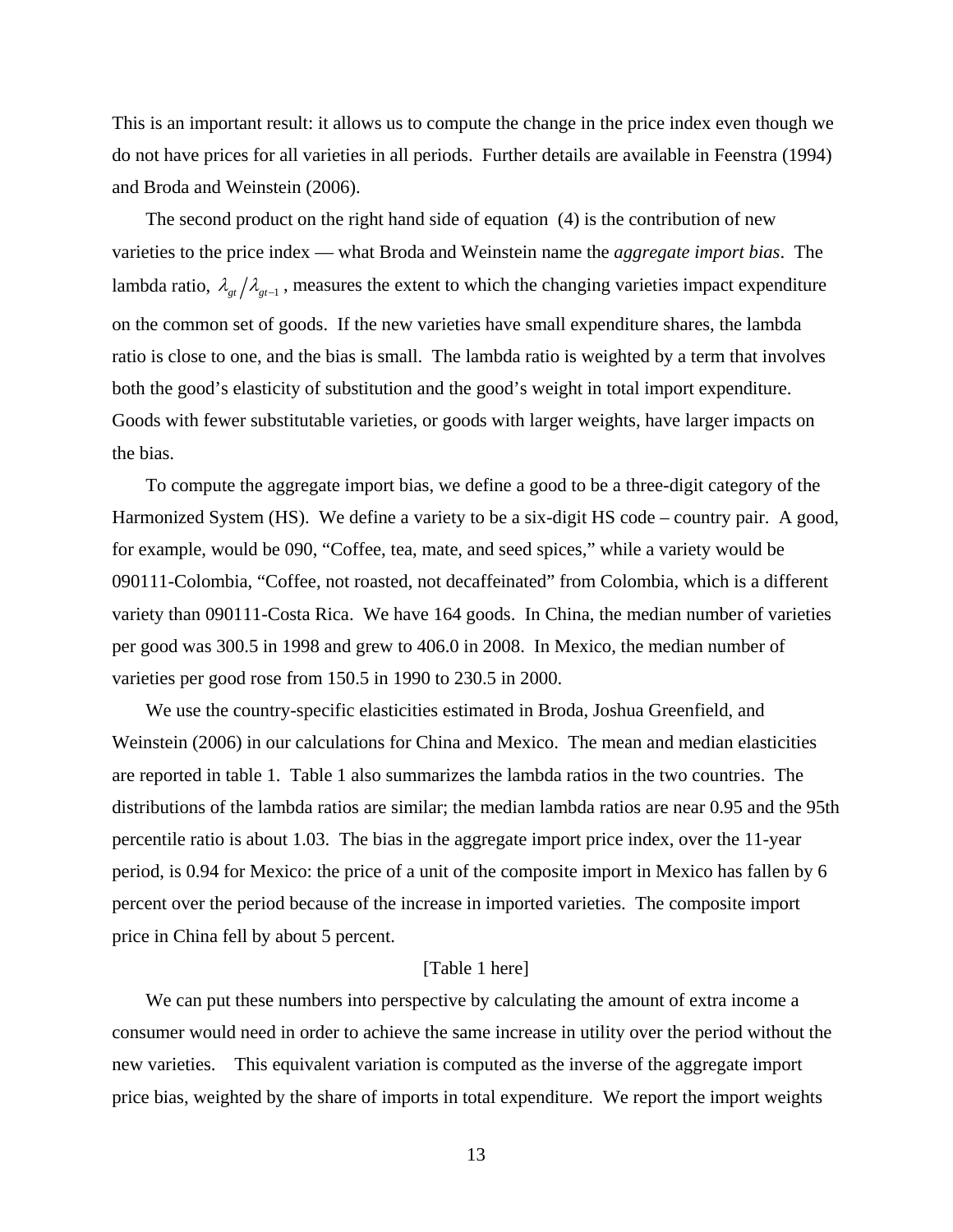and the equivalent variation in table 1. The consumer in Mexico needs an extra 1.42 percent of his or her 1990 income — and in China, 1.01 percent of his or her 1998 income — to be indifferent to the new varieties of imports accumulated over the next ten years.

In table 2 we summarize the impact of trade on real income growth. Column 2 reports the annual growth rate of the terms of trade premium that we calculated in the previous section. For China, this implies that real GDP overstates the growth in real income by 0.76 percent per year due to the deterioration of the terms of trade. Accounting for both the gain in varieties and the adjustment for the terms of trade, the growth rate of real income per capita in China is 8.33 percent, compared with the 8.99 percent growth in real GDP. In Mexico, the gains from trade imply that real income has grown about 0.30 percent per year faster than real GDP. As reported in the World Bank, in Mexico, real GDP per capita at purchasing power parity (PPP) is 10,121 2005 U.S. dollars in 1990 and 2,325 dollars for China in 1998. The absolute gain from these two adjustments is 319 dollars per capita for Mexico in 2000, and a *loss* of 148 dollars per capita for China in 2008.

## [Table 2 here.]

Our measurements suggest that Mexico, despite slow growth in GDP, has reaped substantial benefits from liberalization. We should be clear, however, that our measurements are only capturing the improvement in welfare that comes from consuming less expensive goods — or from consuming new varieties of goods — as a result of lower trade barriers. The gains from trade measured here do not account for other channels through which trade can impact welfare, such as technology that may be embodied in imported capital goods or spillovers from the operations of multinational firms. We discuss these possibilities below.

## **4. Neoclassical growth model and power of productivity**

We now argue that a successful theory of why Mexico stagnated even as it opened itself to trade and foreign investment while China grew rapidly needs to focus on why productivity stagnated in Mexico while it grew rapidly in China. To do so, we employ the growth accounting developed by Kehoe and Prescott (2002, 2007). Kehoe and Prescott use the neoclassical growth model to guide their view of economic data. The model features an aggregate Cobb-Douglas production function,

$$
(6) \t Y_t = A_t K_t^{\alpha} L_t^{1-\alpha} ,
$$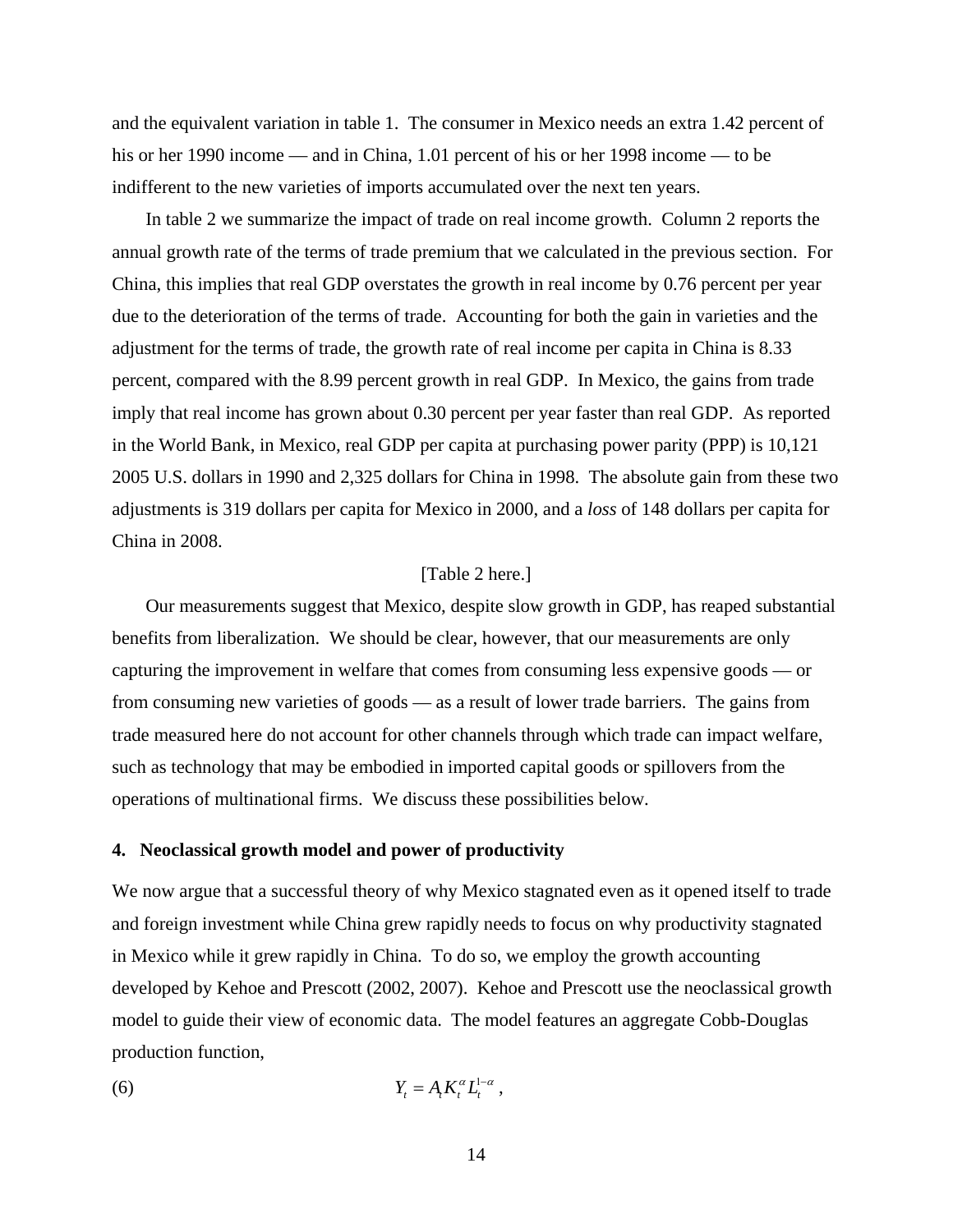where  $Y_t$  is output,  $A_t$  is TFP,  $K_t$  is capital, and  $L_t$  is labor input. If the working-age population grows at a constant rate,  $N_t = N_0 \eta^t$ , and TFP grows at a constant rate,  $A_t = A_0 \gamma^{(1-\alpha)t}$ , then the economy has a balanced growth path in which all quantities per working-age person grow at the rate  $\gamma$  –1 except for hours worked per working-age person, which is constant. In our growth accounting for Mexico and China, we assume that hours worked per worker is constant, which allows us to use the number of workers as a measure to the labor input. We do this because we do not have data on hours worked for China. Although we have such data for Mexico, we do not use them to be consistent. (The results change very little, however, if we use Mexican hours data.)

Kehoe and Prescott (2002, 2007) rewrite the production function (6) as

(7) 
$$
Y_t / N_t = A_t^{1/(1-\alpha)} (K_t / Y_t)^{\alpha/(1-\alpha)} (L_t / N_t).
$$

They note that, along a balanced growth path, when  $A_t$  grows at a constant rate, the capitaloutput ratio  $K_t/Y_t$  and the participation rate  $L_t/N_t$  are constant. Kehoe and Prescott show that U.S. data over the period 1960–2000 are close to a balanced growth path. Here we show that Chinese data over the period 1985–2008 are close to a balanced growth path, albeit at a very high rate of growth. Figure 5 decomposes the growth in output,  $Y_t / N_t$ , measured as real GDP per working-age person in China into a productivity factor,  $A_t^{1/(1-\alpha)}$ , a capital factor,  $(K_t/Y_t)^{\alpha/(1-\alpha)}$ , and a labor factor  $L_t / N_t$ . Once again the scale on the vertical axis is log base 2. Notice that the Chinese growth is close to balanced in that the growth in  $Y_t / N_t$  is close to that in  $A_t^{1/(1-\alpha)}$ , and  $(K_t / Y_t)^{\alpha/(1-\alpha)}$  and  $L_t / N_t$  are close to constant. To be sure, there are deviations from balanced growth behavior. In the mid-1990s, growth in output  $Y_t / N_t$  accelerates, and much of this acceleration is due to growth in the capital factor  $(K_t / K_t)^{\alpha/(1-\alpha)}$  and, especially, the labor factor  $L_{\rm t}$  /  $N_{\rm t}$ .

#### [Figures 5 and 6 here]

Figure 6 presents the growth accounting for Mexico. The poor performance in terms of real GDP growth is driven by an even worse performance in terms of TFP growth. Since 1995, however, there has been some GDP growth, and that growth has been driven by TFP growth.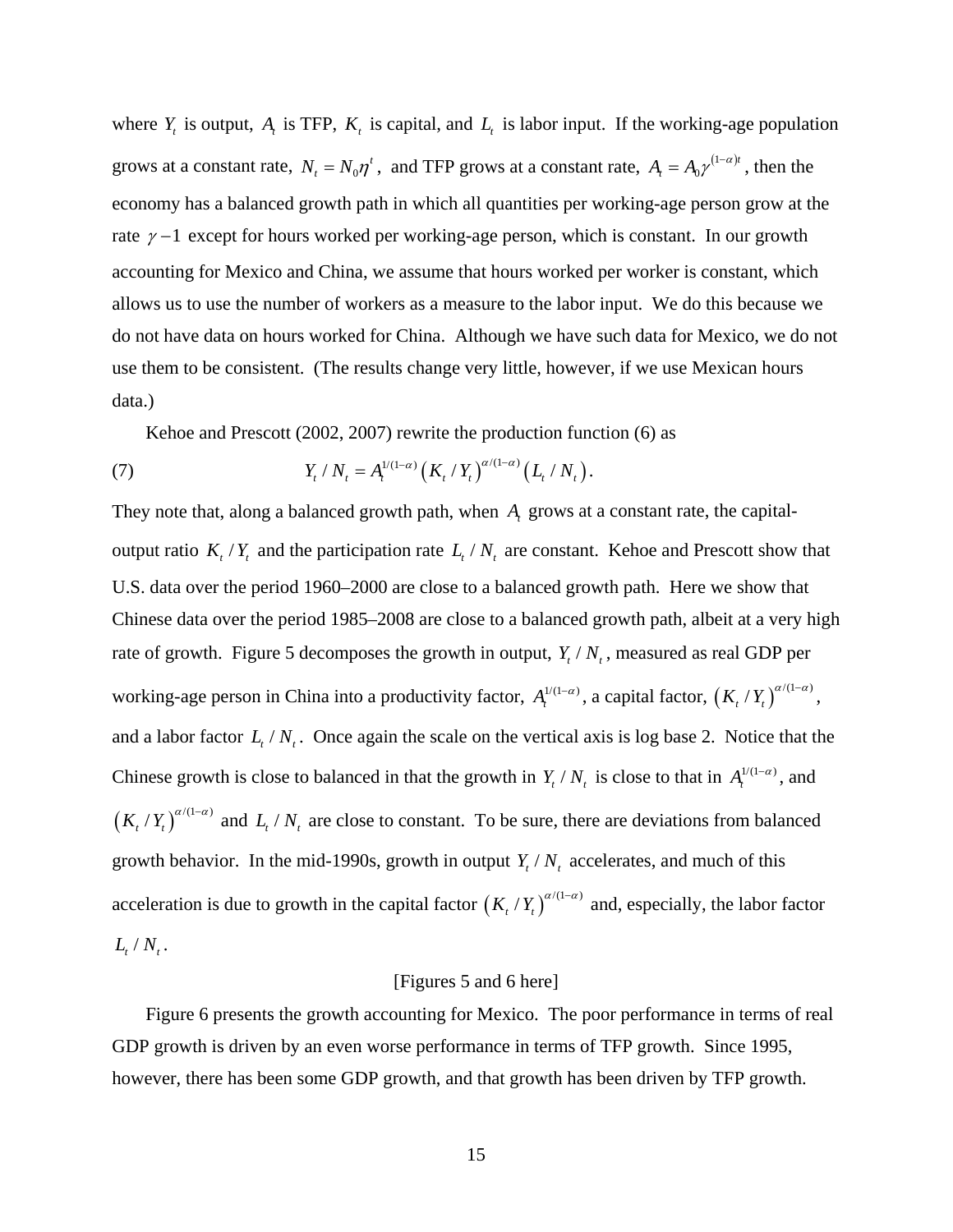Between 1995 and 2000, real GDP per working-age person grew by 3.2 percent per year, while overall, between 1995 and 2008, it grew by 1.7 percent per year.

In our growth accounting, growth in human capital shows up as growth in TFP. Fluctuations in factor utilization also show up as fluctuations in TFP, although this is probably more important in studying business cycle moments, like the 1994–1995 financial crisis in Mexico, than it is in studying growth over a decade or longer. The Kehoe-Prescott growth accounting in equation (7), in contrast to that of Robert M. Solow (1957) and Edward F. Denison (1962), takes into account the feature of the neoclassical growth model that, in a balanced growth path, as technological growth occurs, consumers will save so as to keep the capital-output ratio constant. Researchers like José De Gregorio and Jong-Wha Lee (2004) and Barry Bosworth and Susan M. Collins (2008), who use a growth accounting that looks at increases in output per worker as a function of variables that include capital per worker, typically find increases in TFP and increases in capital roughly equally important in accounting for growth. Our growth accounting — which imputes to the productivity factor the increase in capital necessary to keep the capital-output ratio constant and imputes to the capital factor only the increases in the capitaloutput ratio, that is, capital deepening — finds that capital is much less important and that increases in productivity are typically the driving force of economic growth.

Understanding that it is the growth in TFP that is essential for accounting for why some countries grow faster than others allows us to reassess some of the research that employs growth regressions. Of the research that we have discussed, Backus et al. (1992), Edwards (1998), and Alcalá and Ciccone (2004) directly address the need to account for TFP growth, making some measure of productivity growth, not growth in real GDP per capita, the dependent variable in their regressions.

Many other authors, going back to the late 1950s, have realized that understanding TFP growth is essential for understanding economic growth. Of particular relevance for the theoretical framework that we sketch out in the next section are William W. Lewis (2004) and Parente and Prescott (2002). Lewis (2004) uses case studies of different countries to show that productivity in other sectors, besides just manufacturing, is essential for determining relative income levels across countries. He also uses anecdotal evidence to argue that it is government policies that discourage the adoption of the best available technologies from the rest of the world that keep countries relatively poor. Parente and Prescott (2002) develop a model in which it is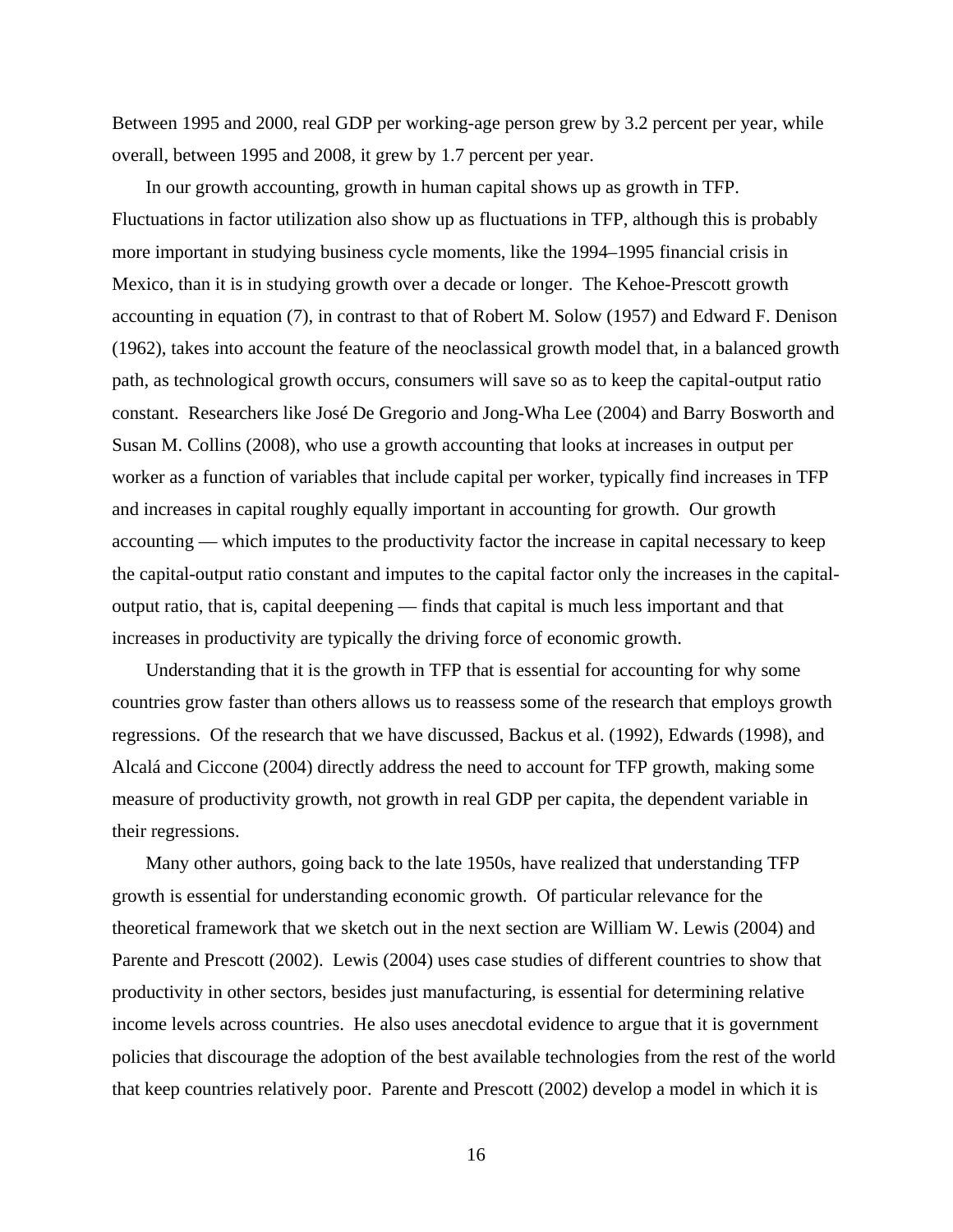government policies and institutions like monopolies that impede new technology adoption that keep productivity, and therefore income per capita, low.

#### **5. Directions for future research and a proposed theoretical framework**

It is very possible that there are other aspects of openness — besides those emphasized by standard trade models — that generate growth. Researchers like Natalia Ramondo and Andrés Rodríguez-Clare (2009) and Ellen R. McGrattan and Prescott (2009) have stressed the role of FDI in transferring technology from one country to another. Researchers like Thomas J. Holmes and James A. Schmitz, Jr. (2001), Schmitz (2005), Gibson (2007), and James A. Costantini and Melitz (2008) have stressed the role of international trade in giving firms the incentives to pay the costs of adopting new technology.

Given our question of why Mexico stagnates while China grows, we need to ask of all of these papers why the mechanisms that they study worked in China but not in Mexico. A potential answer is that most of Mexico's trade and FDI inflows are with the United States. It may be that the predominance of intrafirm trade between Mexico and the United States reduces the incentives toward competition and innovation that would arise from trade and foreign investment reforms. Furthermore, Mexican manufacturing seems to be complementary with U.S. manufacturing, while Chinese manufacturing is a substitute for both Mexican and U.S. manufacturing. The emergence of China may have reduced the incentives toward innovation in both the United States and Mexico. These are possibilities worth studying, but it may be, as the work of researchers like López-Córdova (2003) suggests, that it is not the manufacturing sector — or at least those subsectors most involved in trade — that is responsible for Mexico's stagnation, but other sectors.

We propose a theoretical framework for studying these sorts of hypotheses as well as for reconciling some of the contradictory evidence on openness and growth in the empirical literature. We follow Kehoe and Prescott (2007) in using the economic performance of the United States over the past century as the starting point for our theory. Figure 7 presents the data on real GDP per working-age person in the United States, 1900–2008. Notice how close these data are to a constant growth path with 2 percent growth per year. The average growth rate during this period was 1.99 percent per year. There are small business cycle fluctuations around the constant growth path, and there is the major deviation during the Great Depression of 1929–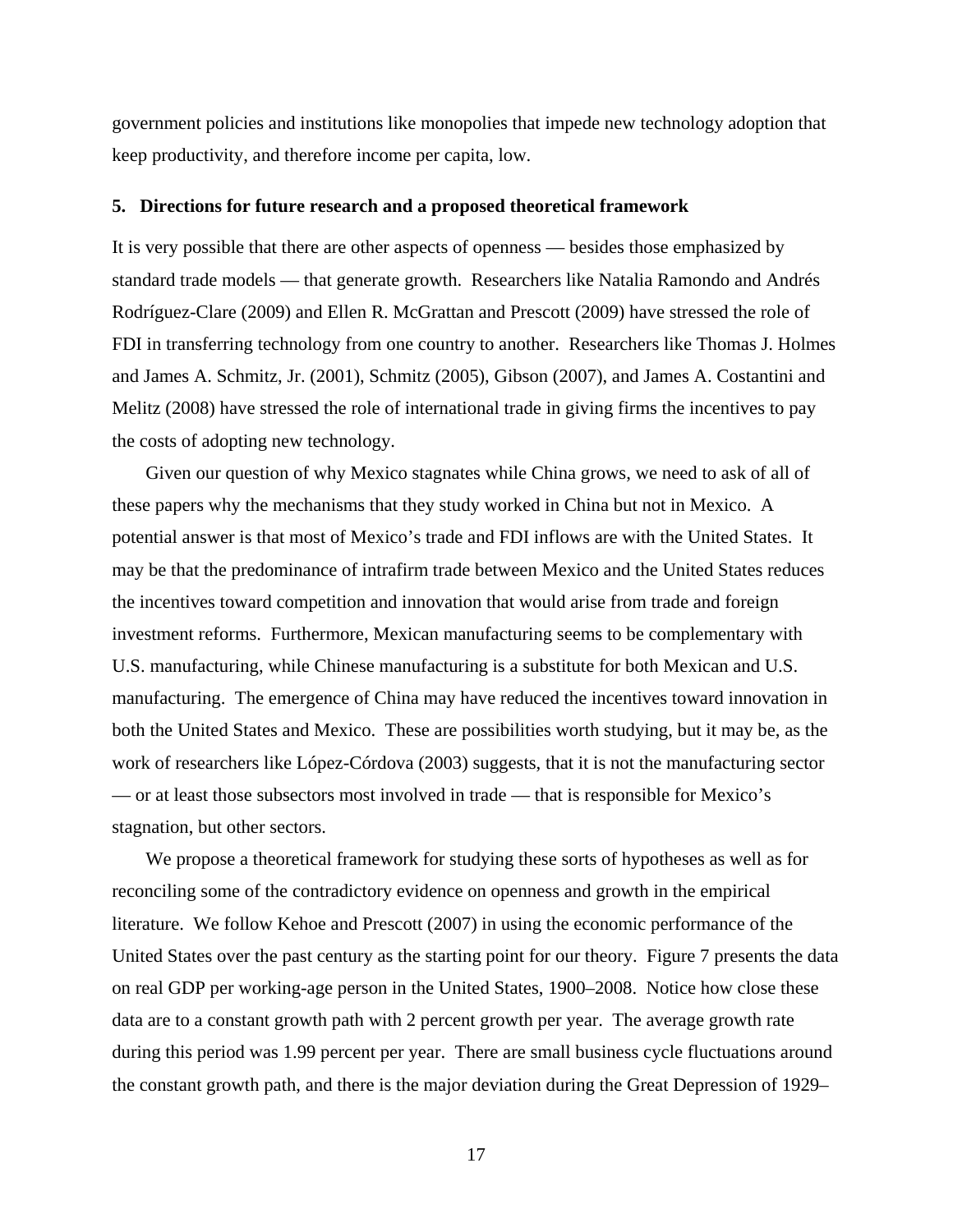39 and the subsequent World War II buildup. The United States has been the industrial leader, the richest major country in the world, since the early twentieth century, when it took over this role from the United Kingdom. We follow Kehoe and Prescott in hypothesizing that the near constant growth in the United States since then is driven by a near constant growth rate in the stock of knowledge useful in production. It should be stressed that this stock of knowledge is not measured TFP. Measured TFP depends on the stock of knowledge but also depends on the efficiency with which factors of production are allocated across firms and sectors in the economy.

## [Figure 7 here]

The data in figure 7 are fascinating and invite speculation and theorizing. It is difficult, for example, to reconcile them with the once popular endogenous growth theories of authors like Romer (1986). As we have mentioned, the United Kingdom was the industrial leader during the nineteenth century, and it is possible that the European Union or even China might assume that role later in the twenty-first century. It is also possible that the technological progress may be slowly accelerating: According to Angus Maddison (1995), the average growth in the United Kingdom of real GDP per capita 1820–1900 was 1.2 percent per year. While all of this is interesting, it is largely irrelevant to our question involving growth in Mexico and China, countries that are far behind the industrial leader.

## [Figure 8 here]

We hypothesize that the stock of knowledge, which has increased very smoothly over the past century or more, can be adopted, perhaps at some cost by countries that are behind the industrial leader. This would give rise to trend growth of close to 2 percent per year, at least after capital and labor have had time to adjust. The absolute level that a specific country is at compared to the industrial leader depends on its institutions and economic policies. Changes in these institutions and economic policies can cause depressions or booms. Eventually, however, if institutions and policies stabilize, and after capital and labor have adjusted, the country returns to trend growth. Figure 8 presents data on real GDP per working-age person in Mexico, 1900– 2008 (except for 1910–1920 during the Mexican Revolution). After a period of slow growth involving the Revolution and the Great Depression of the 1930s and its aftermath, Mexico began to grow rapidly during the early 1950s. Between 1953 and 1981, Mexican real GDP per working-age person grew by 3.8 percent per year. From 1981 through 1995, Mexico suffered the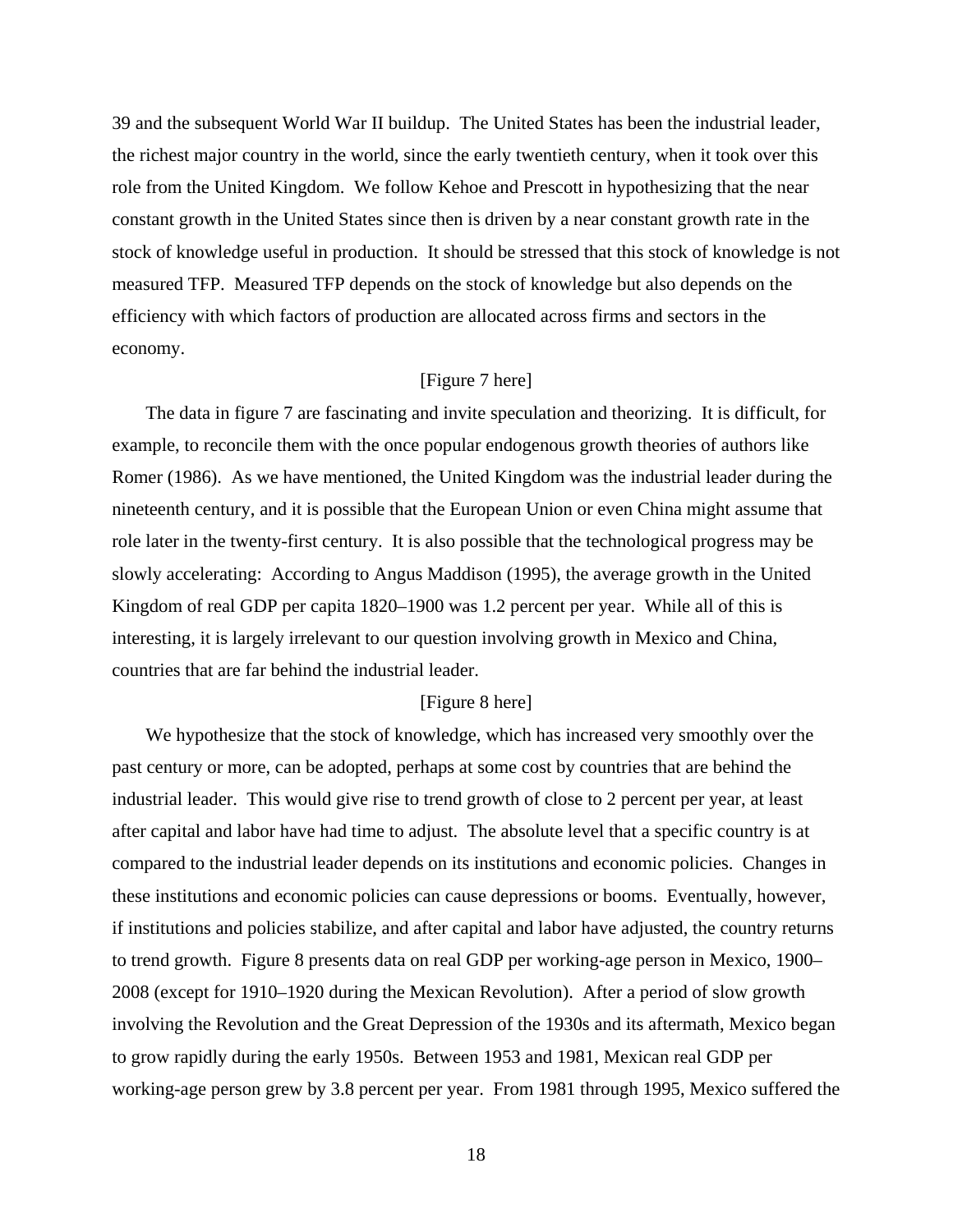great depression analyzed by Bergoeing et al. (2002, 2007), contracting by 1.7 percent per year. From 1995 to 2008, Mexico returned to close to trend growth, growing by 1.7 percent per year.

## [Figure 9 here]

To compare China with Mexico in terms of absolute level of income, we use the PPP real GDP data published by the World Bank (2008). Figure 9 depicts the data. China has been growing more rapidly than Mexico but is still substantially poorer in 2008. Specifically, China's GDP per working-age person in 2008 is 7,986 2005 U.S. dollars, which is only 38.5 percent of Mexico's 20,755 dollars, and its GDP per capita in 2008 of 5,712 dollars is only 42.5 percent of Mexico's 13,434 dollars. In terms of our theoretical framework, Mexico is not experiencing the rapid catch-up growth that China is experiencing now because it already had this sort of catch-up during the period 1953–1981.

In the theory that we propose, it is easier to grow faster than the industrial leader when an economy is far behind. An economy like China — or Mexico in 1953–1981 — can grow rapidly even with an inefficient financial system, lack of rule of law, and rigidities in the labor market. As the country gets closer to the industrial leader, however, rapid growth stops and the country levels off at the trend growth rate of GDP per working-age person of 2 percent per year or a little less. This seems to have occurred in Western Europe in the early 1970s, in Japan in the early 1990s, and in Chile in the late 1990s, to mention a few cases. How far short of the industrial leader the country levels off depends on its institutions and economic policies. Chile, for example, after spectacular growth following its great depression in the early 1980s, has had a level of real GDP per working-age person and a growth rate similar to those in Mexico since about 1998. Unless China continues to reform, we can expect economic growth there to slow down sharply at some point. It is an open question whether or not this slowdown will occur when China is still behind Mexico in terms of real GDP per working-age person.<sup>3</sup>

Many open questions remain to be resolved for our theory to be useful in accounting for the economic development of countries like Mexico and China: How can we modify the sorts of growth regressions to capture the periods of rapid growth followed by slowdowns predicted by

 $\overline{a}$ 

 $3$  Our theory suggests that it may be more fruitful to compare Mexico to economies at a similar level of economic development. Brazil is a frequently cited example. It is a country that has about 70 percent of the real GDP per working-age person of Mexico in 2008 but that has experienced higher rates of growth than Mexico since 2000. Over the period 1995–2008, however, the growth rate of GDP per working age person in Brazil has been 1.1 percent per year, less than Mexico's 1.7 percent per year. It has yet to be seen that Brazil is performing significantly better than Mexico.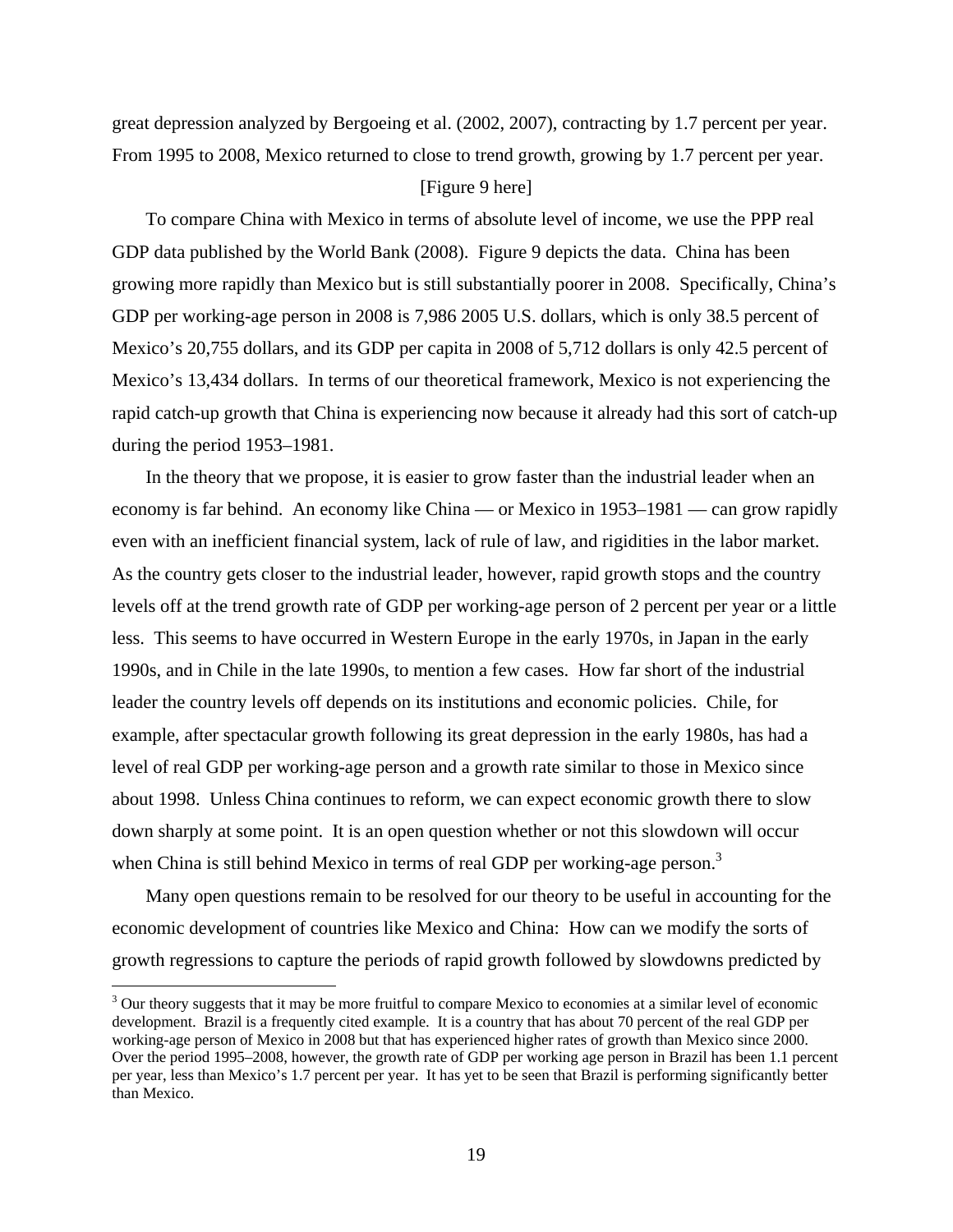the theory? Is openness to trade and foreign investment even necessary for rapid growth when a country is very far behind the industrial leader? India's recent experience suggests not. Specific questions about the experience of Mexico remain to be resolved as well: Why was the period of rapid growth, 1995–2000, following the enactment of NAFTA so short? Or, put another way, why was the recovery following the 1982–95 great depression so modest? It may be that Mexico's slower growth since 2000 is the product of the contraction of the U.S. manufacturing sector and of competition with China. Perhaps most importantly, what sorts of reforms does Mexico need to enact to resume rapid catch-up growth? We hypothesize that these are reforms that eliminate the barriers to growth of an inefficient financial system, lack of rule of law, and rigidities in the labor market. In terms of more specific reforms, promoting competition in nonmanufacturing sectors like petroleum extraction, electricity, telecommunications, and transportation could spur productivity growth.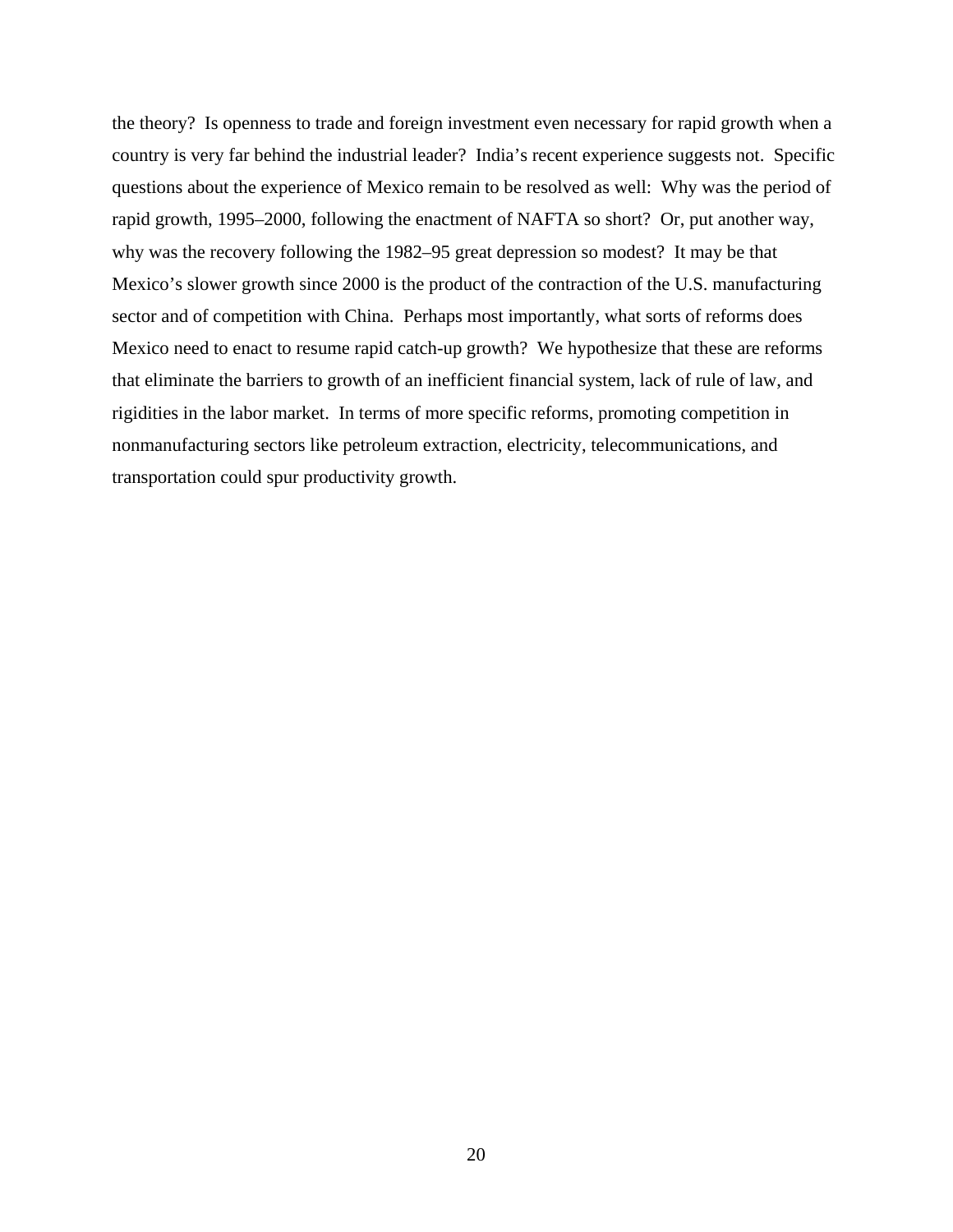# **References**

Alcalá, Francisco, and Antonio Ciccone. 2004. "Trade and Productivity." *Quarterly Journal of Economics*, 119(2): 613–46.

Alesina, Alberto, Enrico Spolaore, and Romain Wacziarg. 2000. "Economic Integration and Political Disintegration." *American Economic Review*, 90(5): 1276–96.

Allen, Franklin, Jun Qian, and Meijun Qian. 2005. "Law, Finance, and Economic Growth in China." *Journal of Financial Economics*, 77(1): 57–116.

Arkolakis, Costas, Arnaud Costinot, and Andrés Rodríguez-Clare. 2010. "New Models, Same Old Gains?" NBER Working Paper 15628.

Backus, David K., Patrick J. Kehoe, and Timothy J. Kehoe. 1992. "In Search of Scale Effects in Trade and Growth." *Journal of Economic Theory*, 58(2): 377–409.

Bajona, Claustre, and Tianshu Chu. 2010. "Reforming State Owned Enterprises in China: Effects of WTO Accession." *Review of Economic Dynamics*, 13(4): 800–23.

Bajona, Claustre, Mark J. Gibson, Timothy J. Kehoe, and Kim J. Ruhl. 2010. "Trade Liberalization, Growth, and Productivity." http://www.econ.umn.edu/~tkehoe/papers/ BajonaGibsonKehoeRuhl.pdf.

Bergoeing, Raphael, Patrick J. Kehoe, Timothy J. Kehoe, and Raimundo Soto. 2002. "A Decade Lost and Found: Mexico and Chile in the 1980s." *Review of Economic Dynamics*, 5(1): 166–205.

Bergoeing, Raphael, Patrick J. Kehoe, Timothy J. Kehoe, and Raimundo Soto. 2007. "A Decade Lost and Found: Mexico and Chile in the 1980s." In *Great Depressions of the Twentieth Century*, ed. Timothy J. Kehoe and Edward C. Prescott, 217–56. Minneapolis: Federal Reserve Bank of Minneapolis.

Bosworth, Barry, and Susan M. Collins. 2008. "Accounting for Growth: Comparing China and India." *Journal of Economic Perspectives*, 22(1): 45–66.

Brandt, Loren, and Xiaodong Zhu. 2009. "Accounting for China's Growth." IZA Discussion Paper 4764.

Broda, Christian, Joshua Greenfield, and David E. Weinstein. 2006. "From Groundnuts to Globalization: A Structural Estimate of Trade and Growth." NBER Working Paper 12512.

Broda, Christian, and David E. Weinstein. 2006. "Globalization and the Gains from Variety." *Quarterly Journal of Economics*, 121(2): 541–85.

Conference Board. 2010. "The Conference Board Total Economy Database: Output, Labor and Labor Productivity Country Details, 1950–2009" (Excel file). Accessed October 28, 2010. http://www.conference-board.org/subsites/fileretrieve.cfm?filename=1242&id=2196.

Costantini , James A., and Marc J. Melitz. 2008. "The Dynamics of Firm-Level Adjustment to Trade Liberalization." In *The Organization of Firms in a Global Economy*, ed. Elhanan Helpman, Dalia Marin, and Thierry Verdier, 107–41. Cambridge, MA: Harvard University Press.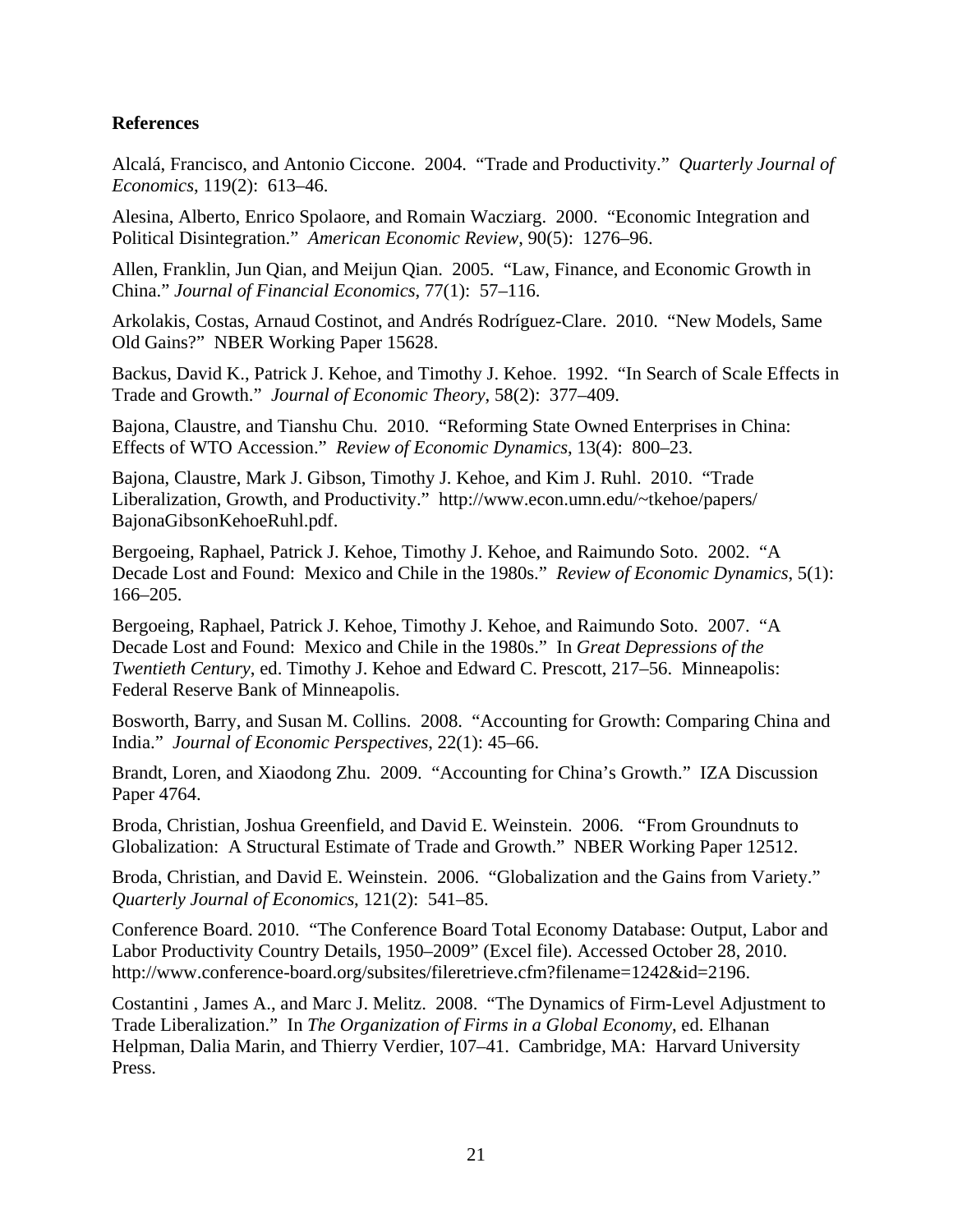De Gregorio, José, and Jong-Wha Lee. 2004. "Growth and Adjustment in East Asia and Latin America." *Economía*, 5(1): 69–134.

DeJong, David, and Marla Ripoll. 2006. "Tariffs and Growth: An Empirical Exploration of Contingent Relationships." *Review of Economics and Statistics*, 88(4): 625–40.

Denison, Edward F. 1962. "The Sources of Economic Growth in the United States and the Alternatives before Us." Supplementary Paper No. 13, New York: Committee for Economic Development.

Dollar, David, and Aart Kraay. 2004. "Trade, Growth, and Poverty." *Economic Journal,* 114(493): F22–49.

Dornbusch, Rudiger, Stanley Fischer, and Paul A. Samuelson. 1977. "Comparative Advantage, Trade, and Payments in a Ricardian Model with a Continuum of Goods." *American Economic Review*, 67(5): 823–39.

Dowrick, Steve, and Jane Golley. 2004. "Trade Openness and Growth: Who Benefits?" *Oxford Review of Economic Policy*, 20(1): 38–56.

Eaton, Jonathan, and Samuel S. Kortum. 2002. "Technology, Geography, and Trade." *Econometrica*, 70(5): 1741–79.

Edwards, Sebastian. 1989. "Openness, Outward Orientation, Trade Liberalization and Economic Performance in Developing Countries." NBER Working Paper 2908.

Edwards, Sebastian. 1998. "Openness, Productivity and Growth: What Do We Really Know?" *Economic Journal*, 108(447): 383–98.

Feenstra, Robert C. 1994. "New Product Varieties and the Measurement of International Prices." *American Economic Review*, 84(1): 157–77.

Feenstra, Robert C., Benjamin R. Mandel, Marshall B. Reinsdorf, and Matthew J. Slaughter. 2009. "Effects of Terms of Trade Gains and Tariff Changes on the Measurement of U.S. Productivity Growth." NBER Working Paper 15592.

Frankel, Jeffrey A., and David Romer. 1999. "Does Trade Cause Growth?" *American Economic Review*, 89(3): 379–99.

Gibson, Mark J. 2007. "Trade Liberalization, Reallocation, and Productivity." Ph.D. thesis, University of Minnesota.

Guariglia, Alessandra, and Sandra Poncet. 2008. "Could Financial Distortions Be No Impediment to Growth After All? Evidence from China." *Journal of Comparative Economics,* 36(4): 633–57.

Harrison, Ann. 1996. "Openness and Growth: A Time-Series, Cross-Country Analysis for Developing Countries." *Journal of Development Economics*, 48(2): 419–44.

Holmes, Thomas J., and James A. Schmitz Jr. 2001. "A Gain from Trade: From Unproductive to Productive Entrepreneurship." *Journal of Monetary Economics*, 47(2): 417–46.

Hsieh, Chang-Tai, and Peter J. Klenow. 2009. "Misallocation and Manufacturing TFP in China and India." *Quarterly Journal of Economics*, 124(4): 1403–48.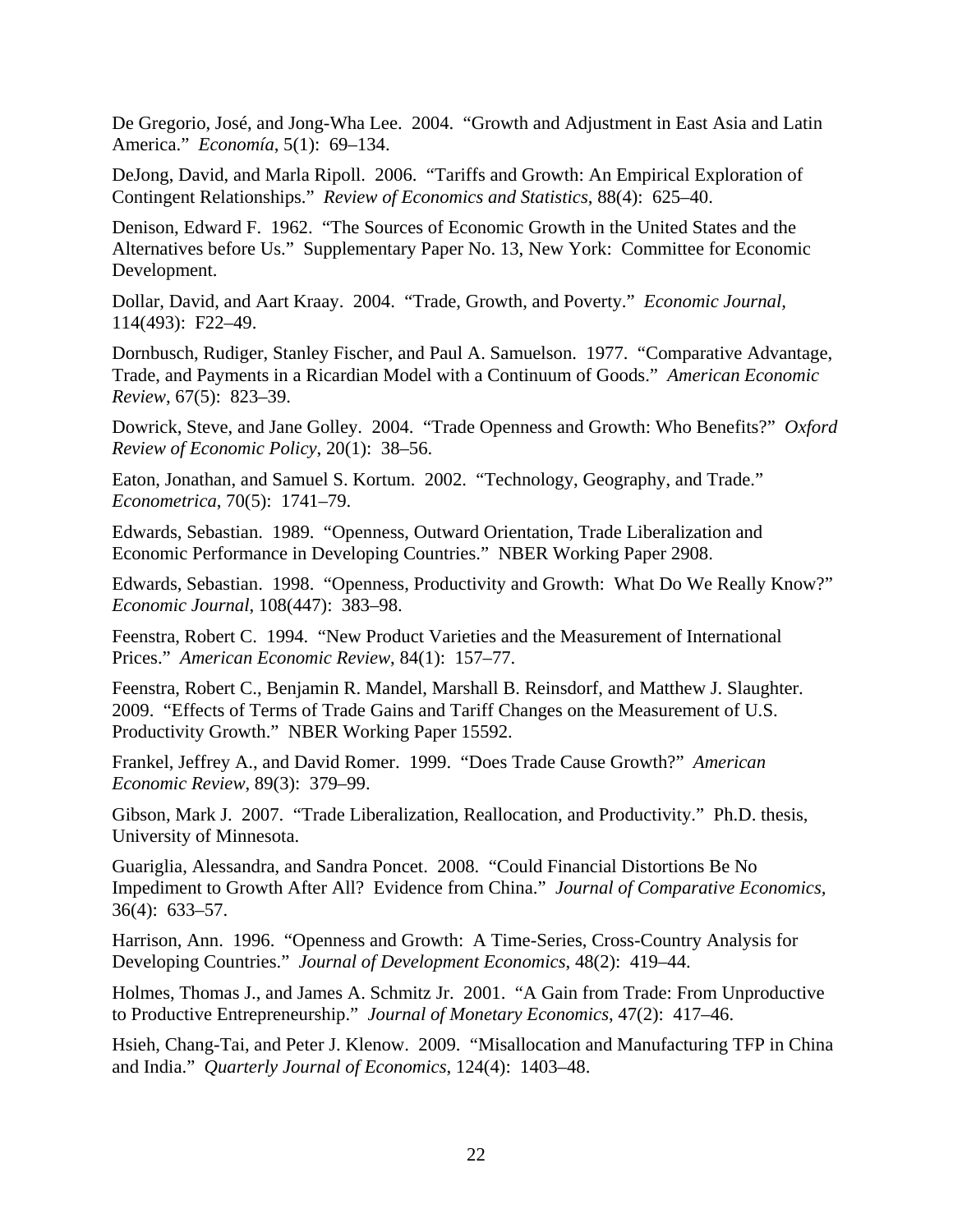Hu, Zuliu F., and Mohsin S. Khan. 1997. "Why Is China Growing So Fast?" *Staff Papers – International Monetary Fund*, 44(1): 103–31.

Instituto Nacional de Estadística y Geografía. 2009. *Estadisticas Historicas de Mexico 2009*. Aguacalientes, Mexico: Instituto Nacional de Estadística y Geografía.

International Monetary Fund. International Financial Statistics Database. Accessed October 28, 2010. http://www.imf.org/external/data.htm.

Kambourov, Gueorgui. 2009. "Labour Market Regulations and the Sectoral Reallocation of Workers: The Case of Trade Reforms." *Review of Economic Studies*, 76(4): 1321–58.

Kehoe, Timothy J. 1992. "Modeling the Dynamic Impact of a NAFTA." In *A North American Free Trade Area,* ed. William G. Watson, 24–34, Kingston: John Deutsch Institute.

Kehoe, Timothy J. 1994. "Towards a Dynamic General Equilibrium Model of North American Trade." In *Modeling Trade Policy: Applied General Equilibrium Assessments of North American Free Trade,* ed. Joseph Francois and Clinton R. Shiells, 328–47, Cambridge: Cambridge University Press.

Kehoe, Timothy J. 1995. "A Review of Mexico's Trade Policy from 1982 to 1994." In *The World Economy: Global Trade Policy 1995*, ed. Sven W. Arndt and Chris R. Milner, 135–51. Oxford and Cambridge, Mass.: Blackwell.

Kehoe, Timothy J., and Edward C. Prescott. 2002. "Great Depressions of the 20th Century." *Review of Economic Dynamics*, 5(1): 1–18.

Kehoe, Timothy J., and Edward C. Prescott, eds. 2007. *Great Depressions of the Twentieth Century*. Minneapolis, MN: Federal Reserve Bank of Minneapolis.

Kehoe, Timothy J., and Kim J. Ruhl. 2008. "Are Shocks to the Terms of Trade Shocks to Productivity?" *Review of Economic Dynamics*, 11(4): 804–19.

Kehoe, Timothy J., and Kim J. Ruhl. 2009. "How Important Is the New Goods Margin in International Trade?" Federal Reserve Bank of Minneapolis Staff Report 324.

Kohli, Ulrich. 2004. "Real GDP, Real Domestic Income, and Terms of Trade Changes." *Journal of International Economics*, 62(1): 83–106.

Kose, M. Ayhan, Guy Meredith, and Christopher Towe. 2005. "How Has NAFTA Affected the Mexican Economy? Review and Evidence." *Monetary Policy and Macroeconomic Stabilization in Latin America*, 2005: 35–81.

Krueger, Anne, and Aaron Tornell. 1999. "The Role of Bank Restructuring in Recovering from Crises: Mexico 1995–1998." NBER Working Paper 7042.

Krugman, Paul. 1980. "Scale Economies, Product Differentiation, and the Pattern of Trade." *American Economic Review*, 70(5): 950–59.

Lee, Ha Yan, Luca A. Ricci, and Roberto Rigobon. 2004. "Once Again, Is Openness Good for Growth?" *Journal of Development Economics,* 75(2): 451–72.

Lewis, William W. 2004. *The Power of Productivity: Wealth, Poverty, and the Threat to Global Stability*. Chicago: University of Chicago Press.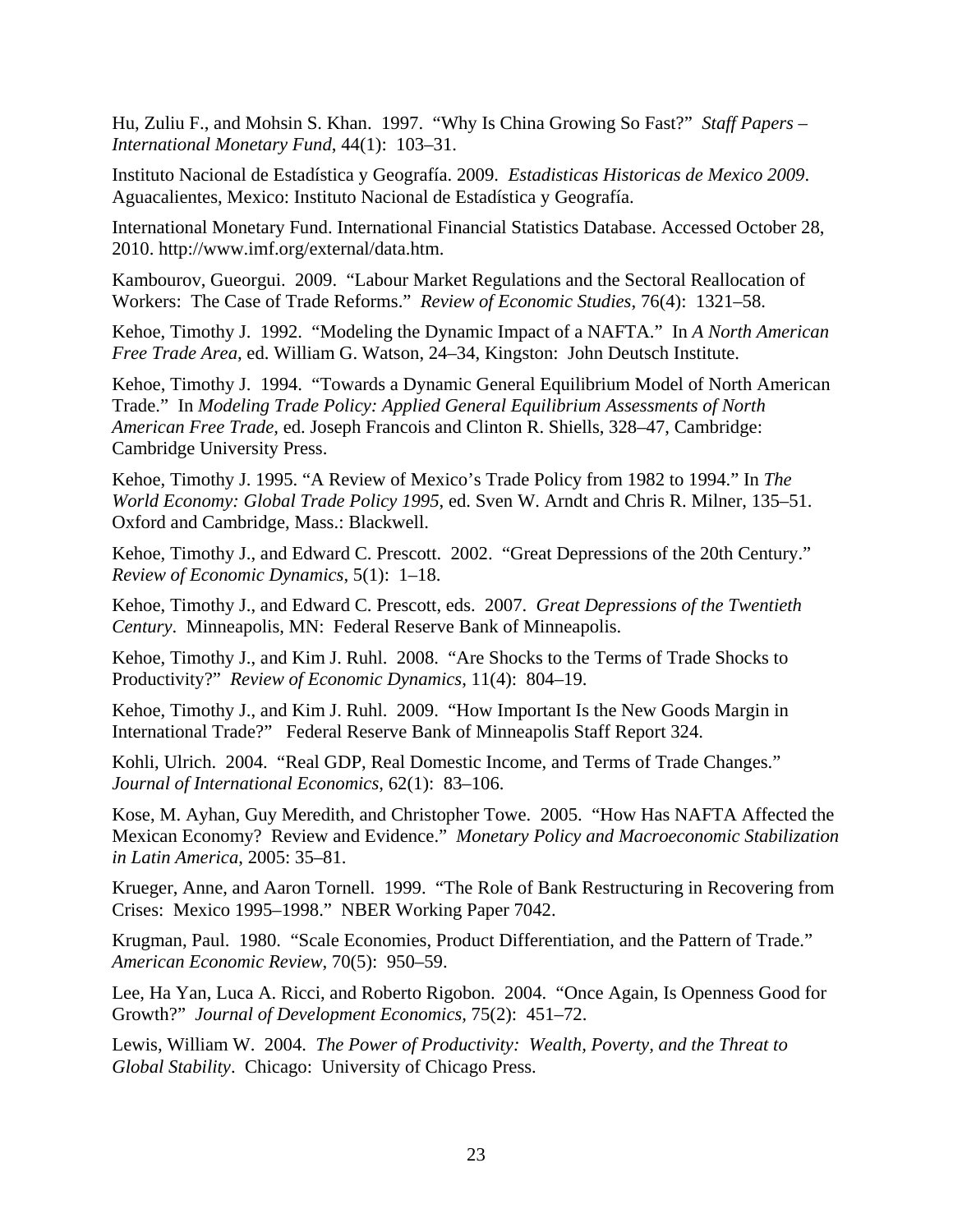López-Córdova, Ernesto. 2003. "NAFTA and Manufacturing Productivity in Mexico." *Economía*, 4(1): 55–98.

Lustig, Nora. 2001. "Life Is Not Easy: Mexico's Quest for Stability and Growth." *Journal of Economic Perspectives*, 15(1): 85–106.

Maddison, Angus. 1995. *Monitoring the World Economy*: *1820–1992*. Washington: Organisation for Economic Co-operation and Development.

Maddison, Angus. 2010. "Historical Statistics of the World Economy: 1–2008 AD" (Excel file). Accessed October 28, 2010. http://www.ggdc.net/MADDISON/Historical\_Statistics/horizontalfile\_02-2010.xls.

McGrattan, Ellen R., and Edward C. Prescott. 2009. "Openness, Technology Capital, and Development." *Journal of Economic Theory*, 144(6): 2454–76.

Melitz, Marc J. 2003. "The Impact of Trade on Intra-industry Reallocations and Aggregate Industry Productivity." *Econometrica*, 71(6): 1695–725.

Milner, Chris, and Tony Westaway. 1993. "Country Size and the Medium-Term Growth Process: Some Cross-Country Evidence." *World Development*, 21(2): 203–11.

Moreno-Brid, Juan Carlos, Jesus Santamaria, and Juan Carlos Rivas Valdivia. 2005. "Industrialization and Economic Growth in Mexico after NAFTA: The Road Travelled." *Development and Change*, 36(6): 1095–119.

Nye, Howard L. M., Sanjay Reddy, and Kevin Watkins. 2002. "Dollar and Kraay on 'Trade, Growth and Poverty': A Critique." Columbia University.

Parente, Stephen L., and Edward C. Prescott. 1994. "Barriers to Technology Adoption and Development." *Journal of Political Economy*, 102(2): 298–321.

Parente, Stephen L., and Edward C. Prescott. 2002. *Barriers to Riches*. Cambridge, MA: MIT Press.

Ramondo, Natalia, and Andrés Rodríguez-Clare. 2009. "Trade, Multinational Production, and the Gains from Openness." http://www.econ.psu.edu/~aur10/Papers/TradeMPforJPE.pdf.

Rawski, Thomas G. 1994. "Chinese Industrial Reform: Accomplishments, Prospects, and Implications." *American Economic Review,* 84(2): 271–75.

Rivera-Batiz, Luis A., and Paul M. Romer. 1991. "Economic Integration and Endogenous Growth." *Quarterly Journal of Economics*, 106(2): 531–55.

Rodríguez, Francisco. 2007. "Openness and Growth: What Have We Learned?" Working Paper 51, United Nations, Department of Economics and Social Affairs.

Rodríguez, Francisco, and Dani Rodrik. 2000. "Trade Policy and Economic Growth: A Skeptic's Guide to the Cross-National Evidence." *NBER Macroeconomics Annual 2000*, vol. 15, ed. Ben S. Bernanke and Kenneth Rogoff, 261–338. Cambridge, MA: MIT Press.

Rodrik, Dani, Arvind Subramanian, and Francesco Trebbi. 2004. "Institutions Rule: The Primacy of Institutions over Geography and Integration in Economic Development." *Journal of Economic Growth*, 9(2): 131–65.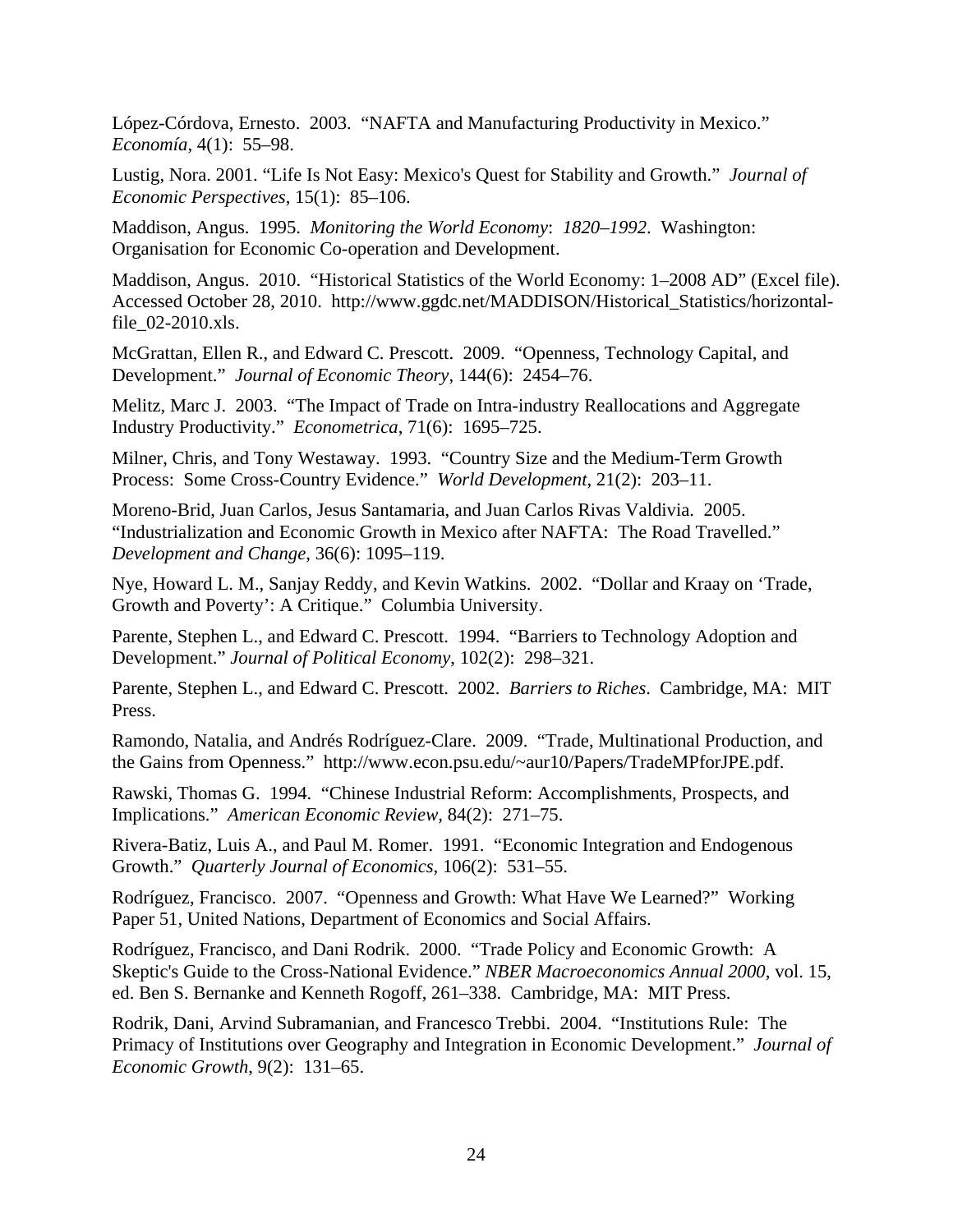Romer, Paul M. 1986. "Increasing Returns and Long-Run Growth." *Journal of Political Economy*, 94(5): 1002–37.

Sachs, Jeffrey D., and Andrew M. Warner. 1995. "Economic Reform and the Process of Global Integration." *Brookings Papers on Economic Activity,* 1995(1): 1–118.

Sala-i-Martin, Xavier. 1997. "I Just Ran Two Million Regressions." *American Economic Review*, 87(2): 178–83.

Sato, Kazuo. 1976. "The Ideal Log-change Index Number." *Review of Economics and Statistics*, 58(2): 223–28.

Schmitz, James A., Jr. 2005. "What Determines Productivity? Lessons from the Dramatic Recovery of the U.S. and Canadian Iron Ore Industries Following their Early 1980s Crisis." *Journal of Political Economy*, 113(3): 582–625.

Solow, Robert M. 1957. "Technical Change and the Aggregate Production Function." *Review of Economics and Statistics*, 39(3): 312–20.

Song, Zheng, Kjetil Storesletten, and Fabrizio Zilibotti. Forthcoming. "Growing Like China." *American Economic Review*.

Spolaore, Enrico, and Romain Wacziarg. 2005. "Borders and Growth." *Journal of Economic Growth*, 10(4): 331–86.

Tornell, Aaron, Frank Westermann, and Lorenza Martinez. 2003. "Liberalization, Growth, and Financial Crises: Lessons from Mexico and the Developing World." *Brookings Papers on Economic Activity,* 2003(2): 1–88.

United Nations Conference on Trade and Development (UNCTAD). 2009. "World Investment Report 2009: Transnational Corporations, Agricultural Production and Development." http://www.unctad.org.

U. S. Bureau of Economic Analysis. 2010. "Current-Dollar and 'Real' Gross Domestic Product" (Excel file). Accessed October 28, 2010. http://www.bea.gov/national/xls/gdplev.xls.

U.S. Census Bureau. "Statistical Abstract of the United States Database." Accessed October 28, 2010. http://www.census.gov/compendia/statab/.

Vartia, Yrjö O. 1976. "Ideal Log-change Index Numbers." *Scandinavian Journal of Statistics*, 3(3): 121–26.

Wacziarg, Romain, and Karen Horn Welch. 2008. "Trade Liberalization and Growth: New Evidence." *World Bank Economic Review*, 22(2): 187–231.

Warner, Andrew. 2003. "Once More into the Breach: Economic Reform and Global Integration." Center for Global Development Working Paper 34.

World Bank. 1987. *World Development Report, 1987*. New York: Oxford University Press.

World Bank. 2008. "Global Purchasing Power Parities and Real Expenditures." In *2005 International Comparison Program*. Washington, DC: World Bank.

World Bank. "World Development Indicators Database." Accessed October 28, 2010. http://data.worldbank.org/.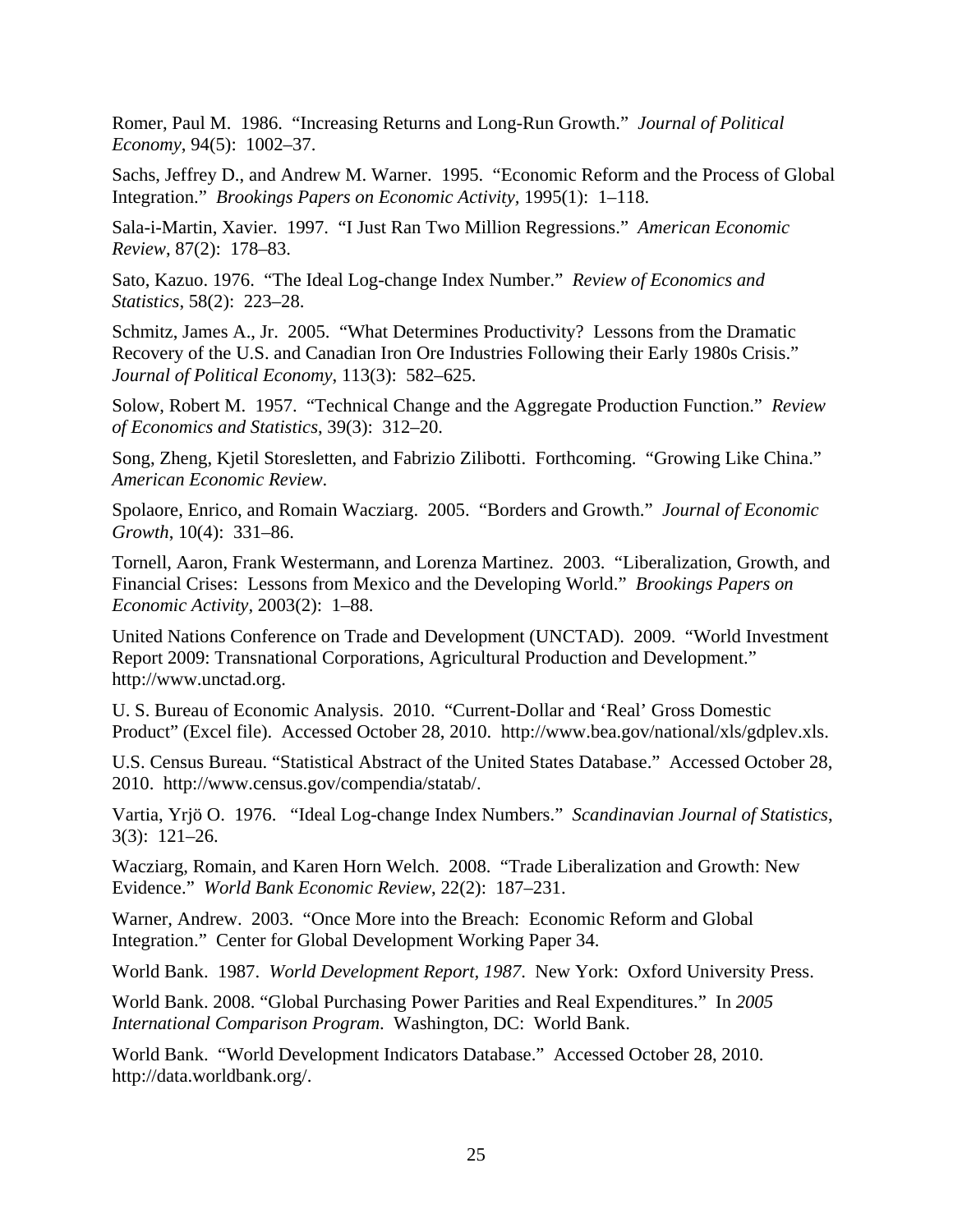Yanikkaya, Halit. 2003. "Trade Openness and Economic Growth: A Cross-Country Empirical Investigation." *Journal of Development Economics*, 72(1): 57–89.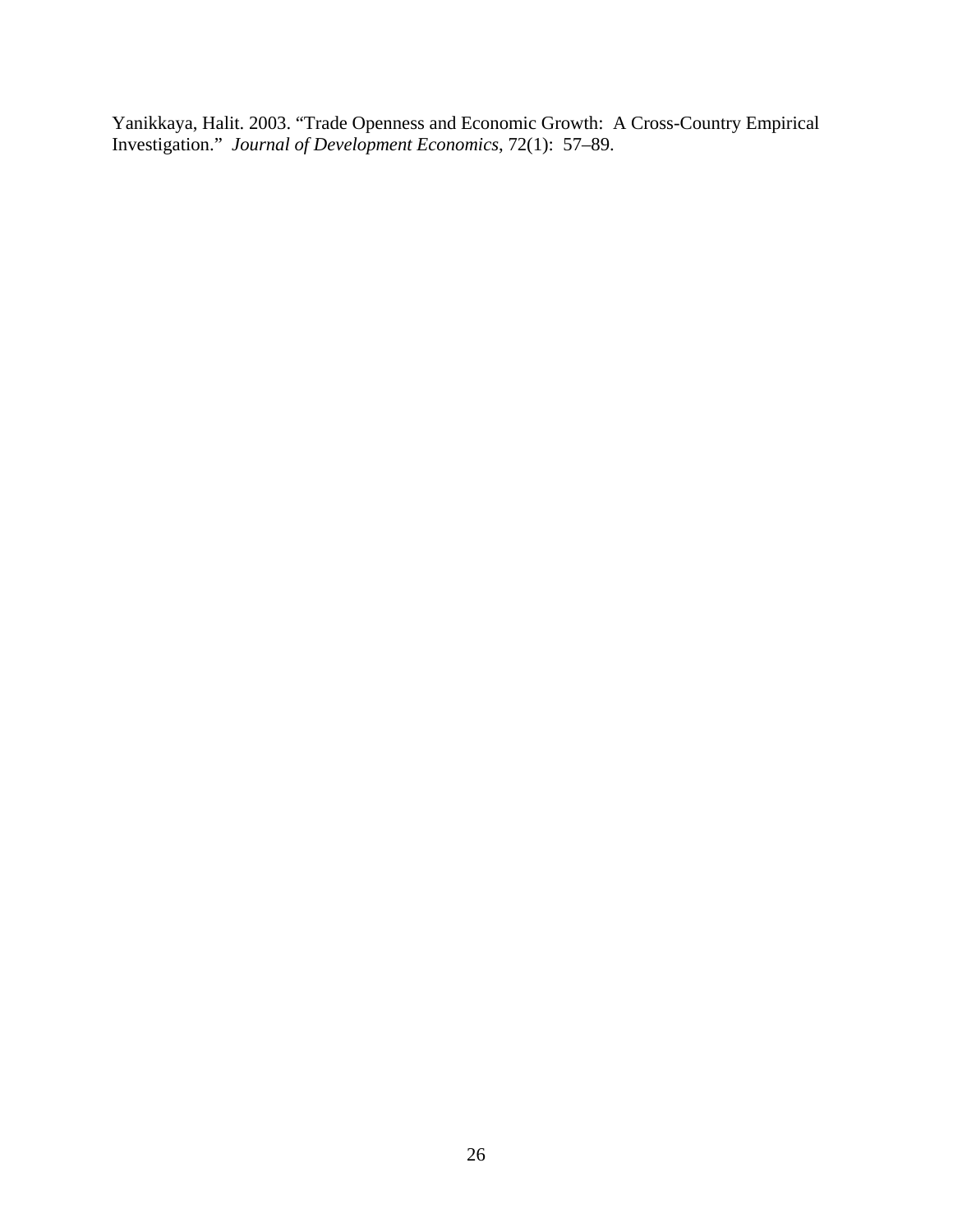|                                | Mexico<br>1990-2000 | China<br>1998-2008 |
|--------------------------------|---------------------|--------------------|
| Mean Elasticity                | 6.704               | 5.634              |
| <b>Median Elasticity</b>       | 3.070               | 3.488              |
| 5th percentile lambda ratio    | 0.832               | 0.789              |
| Median lambda ratio            | 0.956               | 0.954              |
| 95th percentile lambda ratio   | 1.028               | 1.031              |
| Import price bias              | 0.939               | 0.947              |
| Import log-change weight       | 0.224               | 0.185              |
| Equivalent variation (percent) | 1.417               | 1.013              |

# **Calculation of Broda-Greenfield-Weinstein (2006) welfare gains from variety**

**Table 1** 

Sources: Broda, Greenfield, and Weinstein (2006) and authors' calculations.

# **Table 2**

# **Real GDP growth versus real income growth in Mexico and China**

| Annual growth rate<br>(percent) | Real GDP<br>per capita | Terms of trade<br>premium | Gain from<br>variety | Real income<br>per capita |
|---------------------------------|------------------------|---------------------------|----------------------|---------------------------|
| China 1998-2008                 | 8.989                  | $-0.761$                  | 0.101                | 8.329                     |
| Mexico 1990-2000                | 1.782                  | 0.169                     | 0.142                | 2.093                     |

Sources: World Bank *World Development Indicators* and authors' calculations.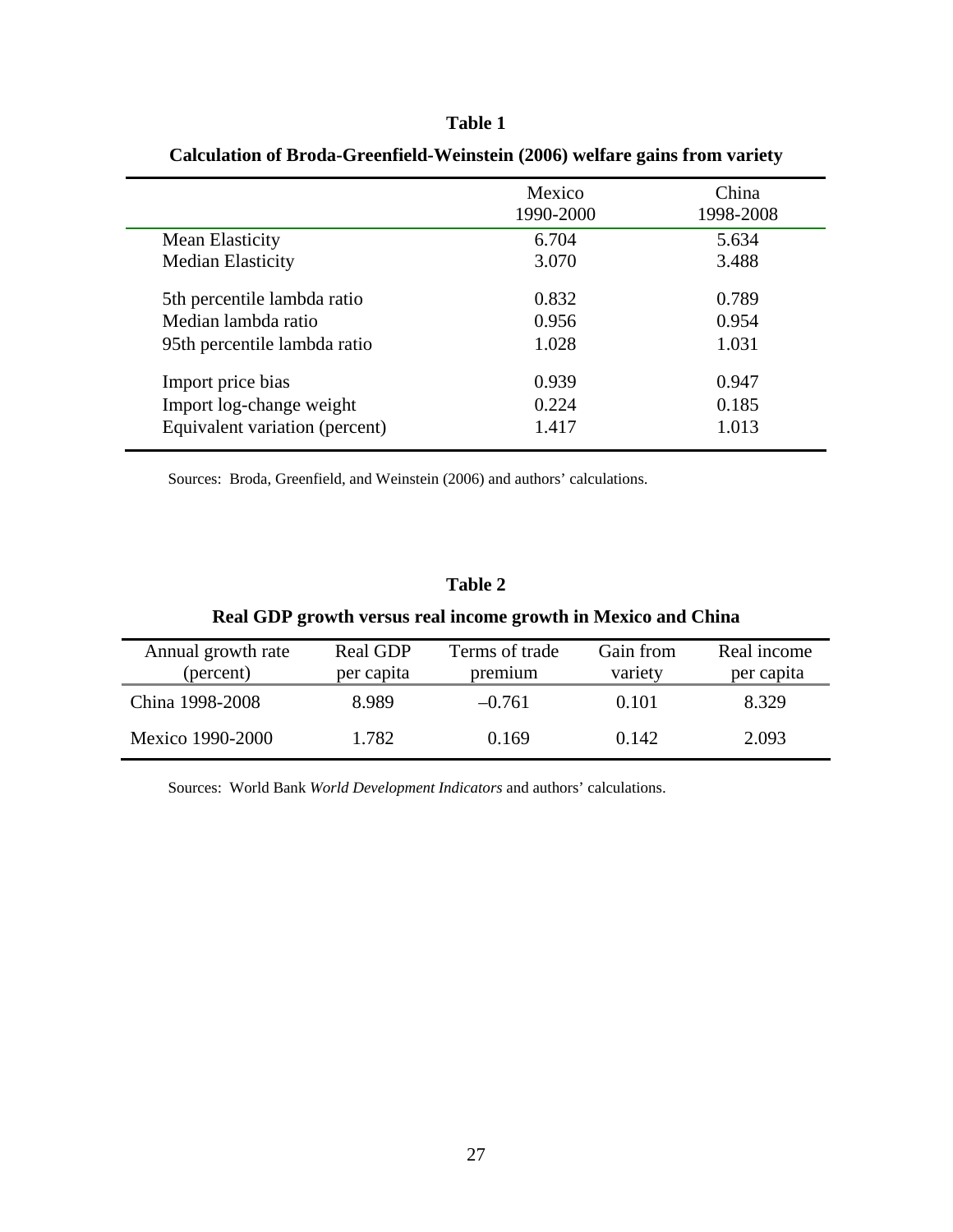**Figure 1** 

**Trade in Mexico and China**



Source: IMF *International Financial Statistics*.

**Figure 2** 

## **FDI inflows to Mexico and China**



Sources: UNCTAD *World Investment Report 2009* and IMF *International Financial Statistics*.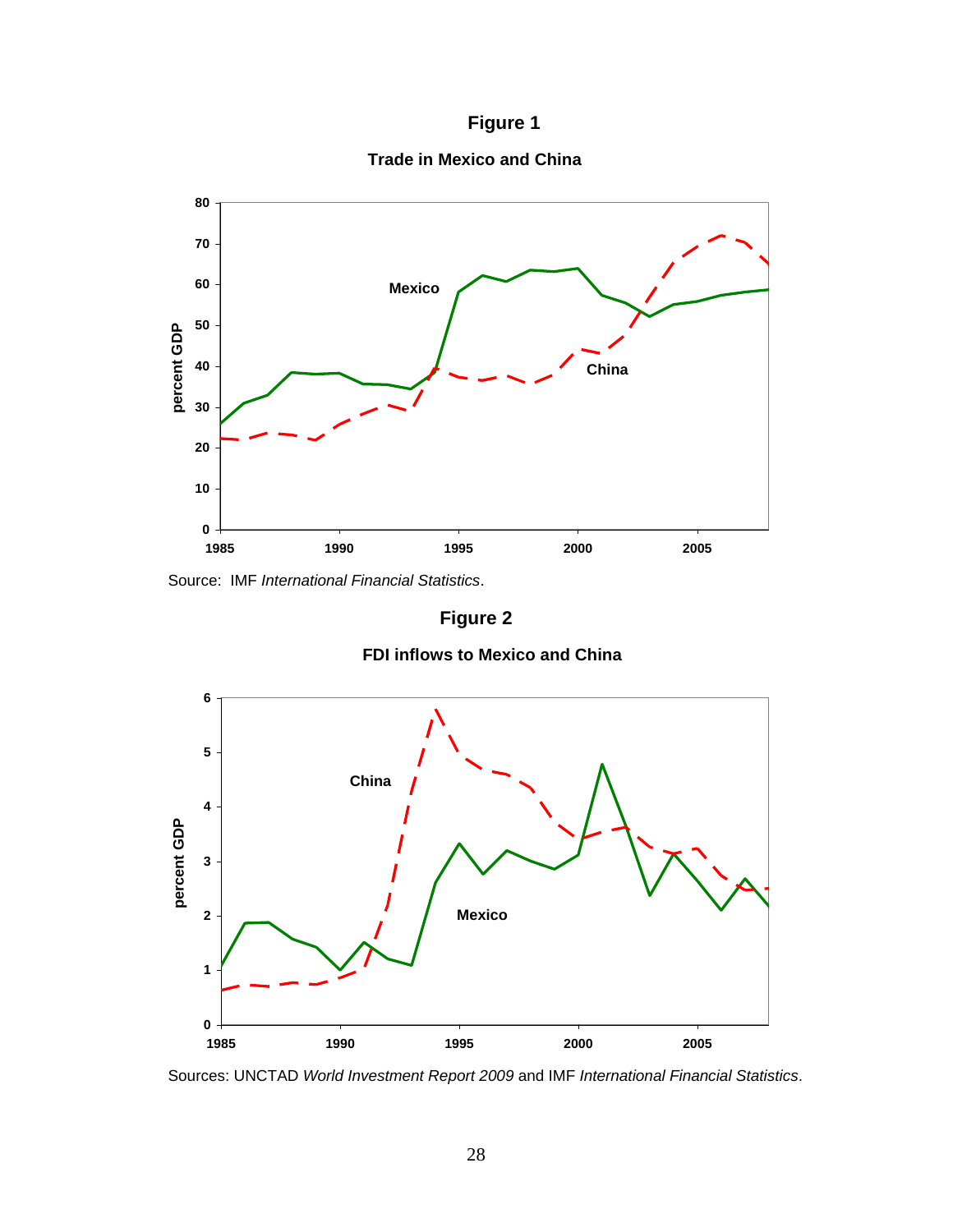



**Real GDP per working-age person in Mexico and China**

Sources: IMF *International Financial Statistics* and World Bank *World Development Indicators*.

**Figure 4** 





Sources: World Bank *World Development Indicators* and authors' calculations.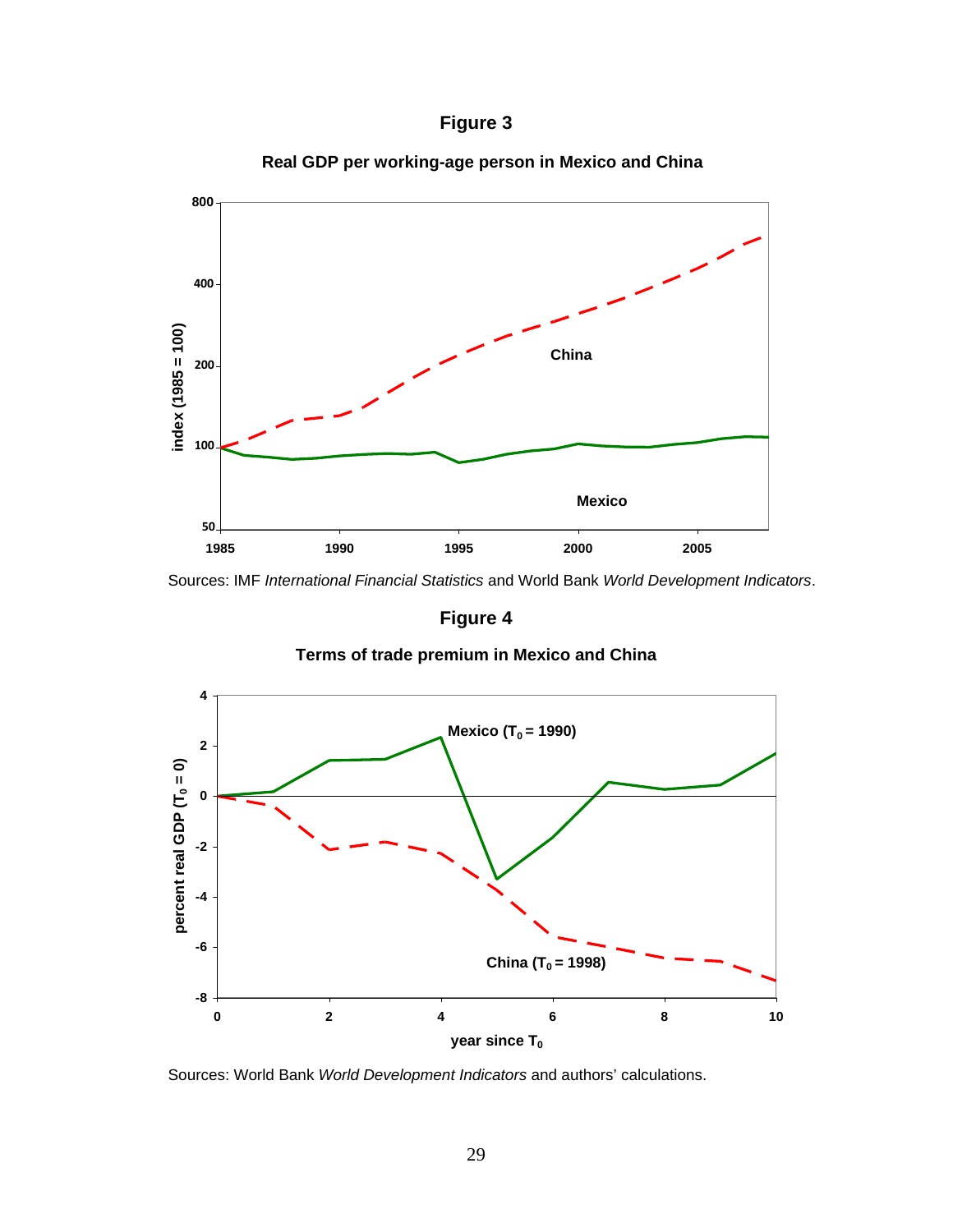# **Figure 5**

# **Growth accounting for China**



Sources: Conference Board *Total Economy Database*, IMF *International Financial Statistics*, World Bank *World Development Indicators*, and authors' calculations.

## **Figure 6**

## **Growth accounting for Mexico**



Sources: Conference Board *Total Economy Database*, IMF *International Financial Statistics*, World Bank *World Development Indicators*, and authors' calculations.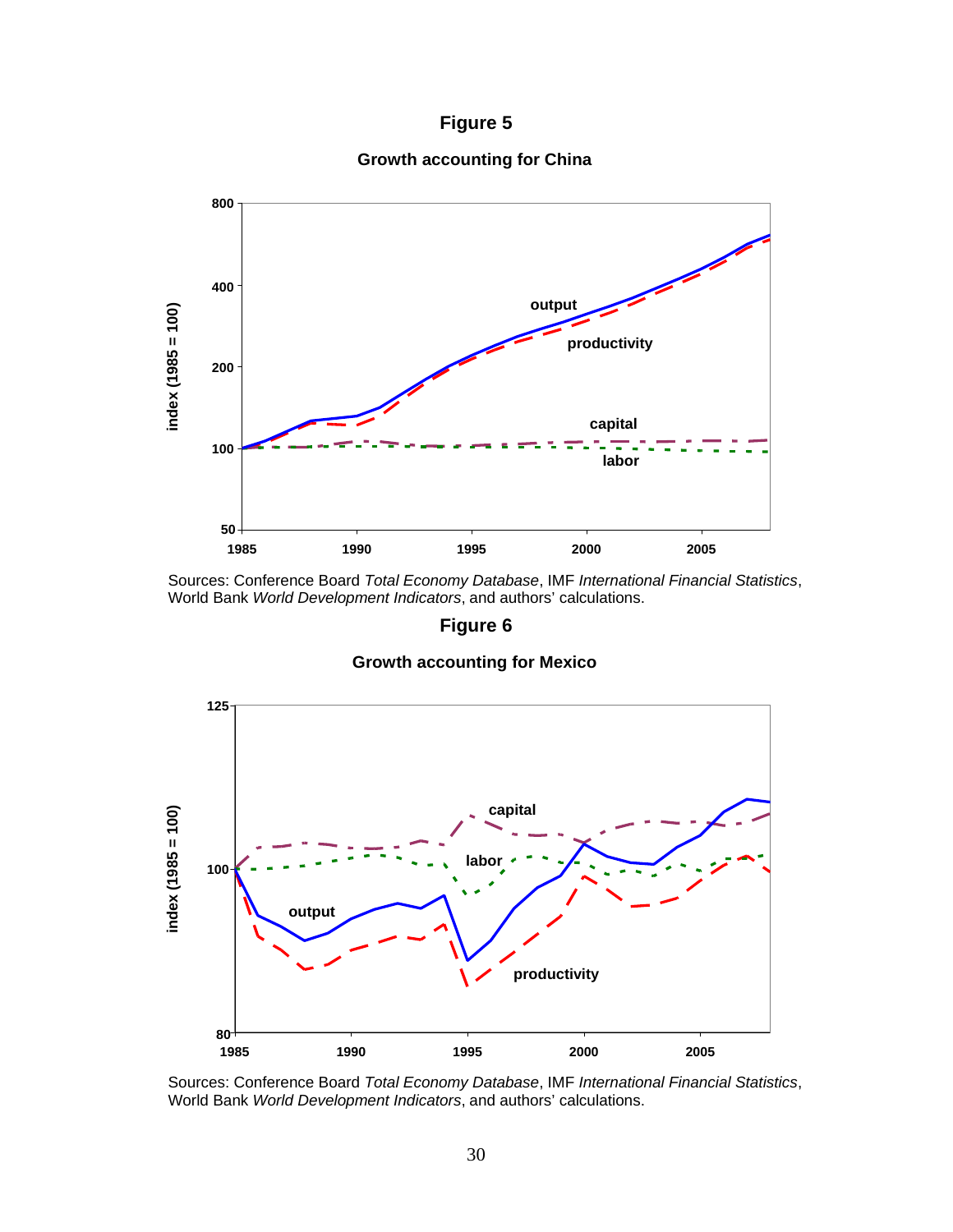

**3.00 800 2.00 400**  $index(1900 = 100)$ **index (1900 = 100) 2 percent growth trend 1.00 200 real GDP 0.00 100 -1.00 50 1900 1910 1920 1930 1940 1950 1960 1970 1980 1990 2000**

**Real GDP per working-age person in the United States**

Sources: Maddison (2010), U.S. Bureau of the Census *Statistical Abstract of the United States*, and U.S.Bureau of Economic Analysis (2010).

# **Figure 8**

## **Real GDP per working-age person in Mexico**



Sources: Maddison (2010), Instituto Nacional de Estadística y Geografía (2009), IMF *International Financial Statistics*, and World Bank *World Development Indicators*.